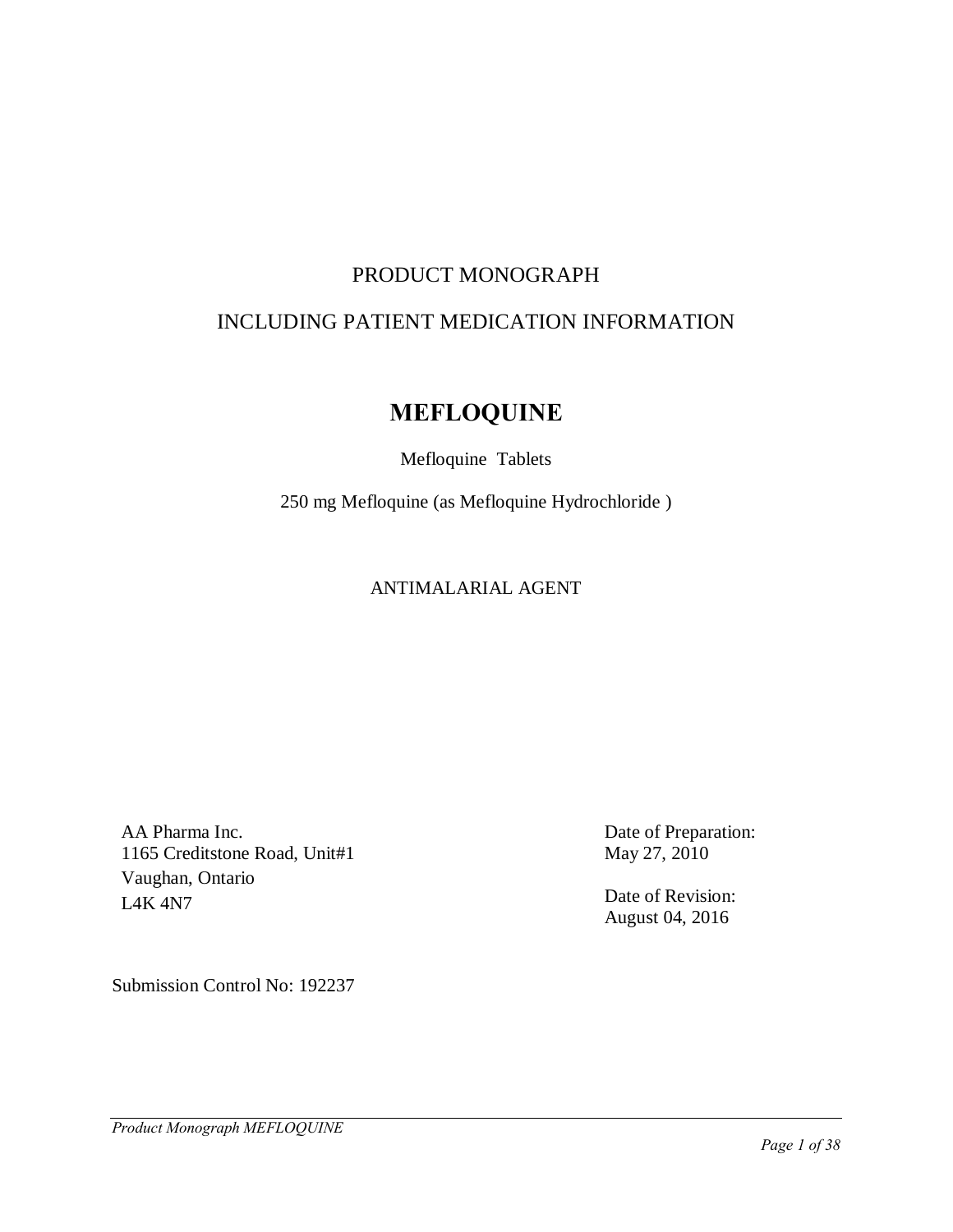# **Table of Contents**

| 29 |
|----|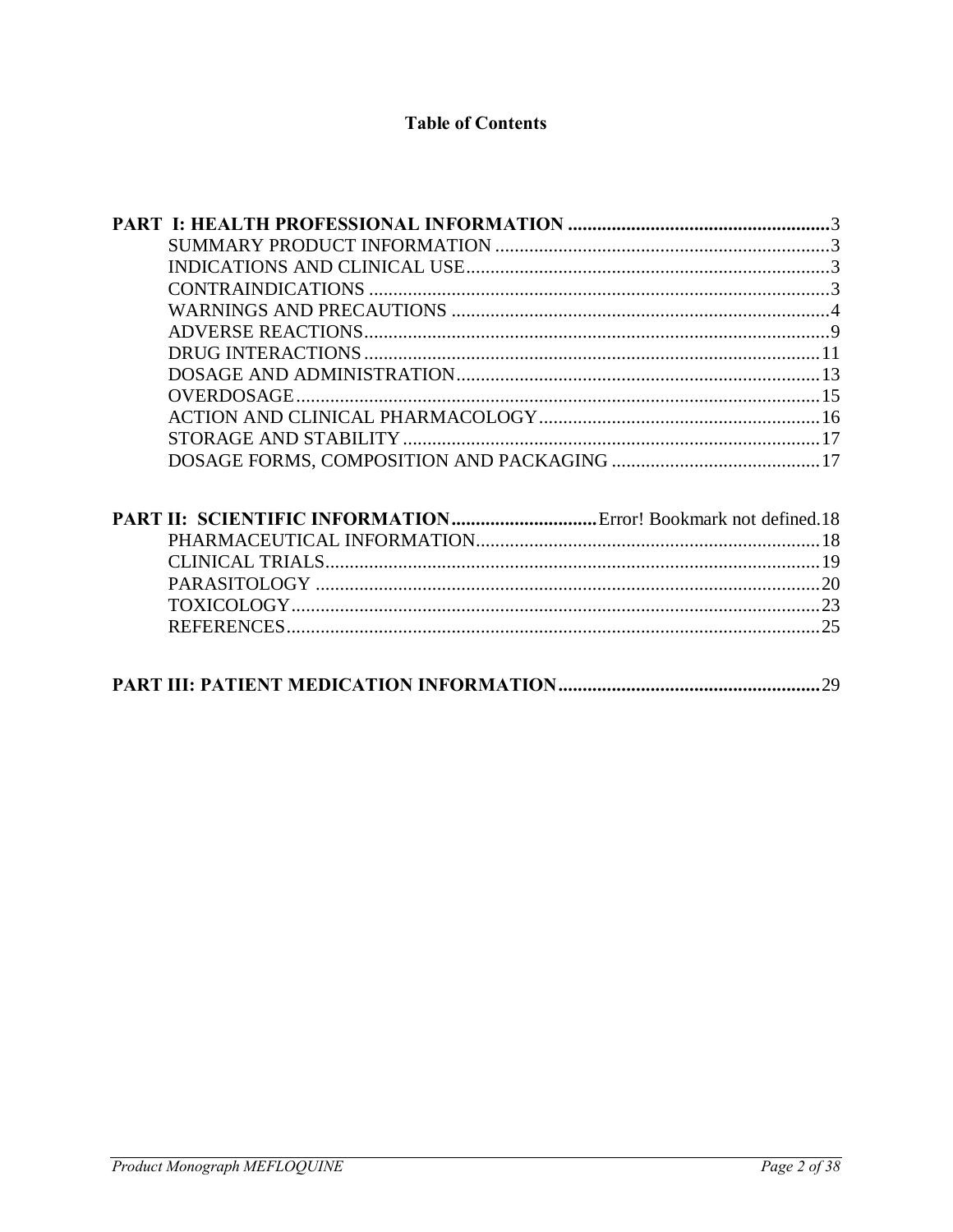### **MEFLOQUINE**

### Mefloquine Tablets

### 250 mg Mefloquine (as Mefloquine Hydrochloride)

### **PART I: HEALTH PROFESSIONAL INFORMATION**

### **SUMMARY PRODUCT INFORMATION**

| Route of       | Dosage Form /    | <b>Clinically Relevant Non-medicinal</b>                                               |
|----------------|------------------|----------------------------------------------------------------------------------------|
| Administration | <b>Strength</b>  | <b>Ingredients</b>                                                                     |
| oral           | $250 \text{ mg}$ | None<br>For a complete listing see Dosage Forms,<br>Composition and Packaging section. |

### **INDICATIONS AND CLINICAL USE**

#### Prophylaxis

MEFLOQUINE (mefloquine hydrochloride ) is indicated for the prophylaxis of *P. falciparum* and *P*. *vivax* malaria infections, including prophylaxis of chloroquine-resistant strains of *P*. *falciparum*.

#### Treatment of Acute Malaria Infections

MEFLOQUINE is indicated for the treatment of mild to moderate acute malaria caused by mefloquine-susceptible strains of *P. falciparum* (both chloroquine- susceptible and resistant strains) or by *P. vivax*.

### **CONTRAINDICATIONS**

MEFLOQUINE (mefloquine hydrochloride ) is contraindicated in patients with a known hypersensitivity to mefloquine or related compounds, (e.g. quinine, quinidine, chloroquine) or to any components contained in the tablet.

<span id="page-2-2"></span><span id="page-2-1"></span><span id="page-2-0"></span>Patients with active depression or a history of psychiatric disturbances (including depression, generalized anxiety disorder, psychosis, schizophrenia or other major psychiatric disorders) or a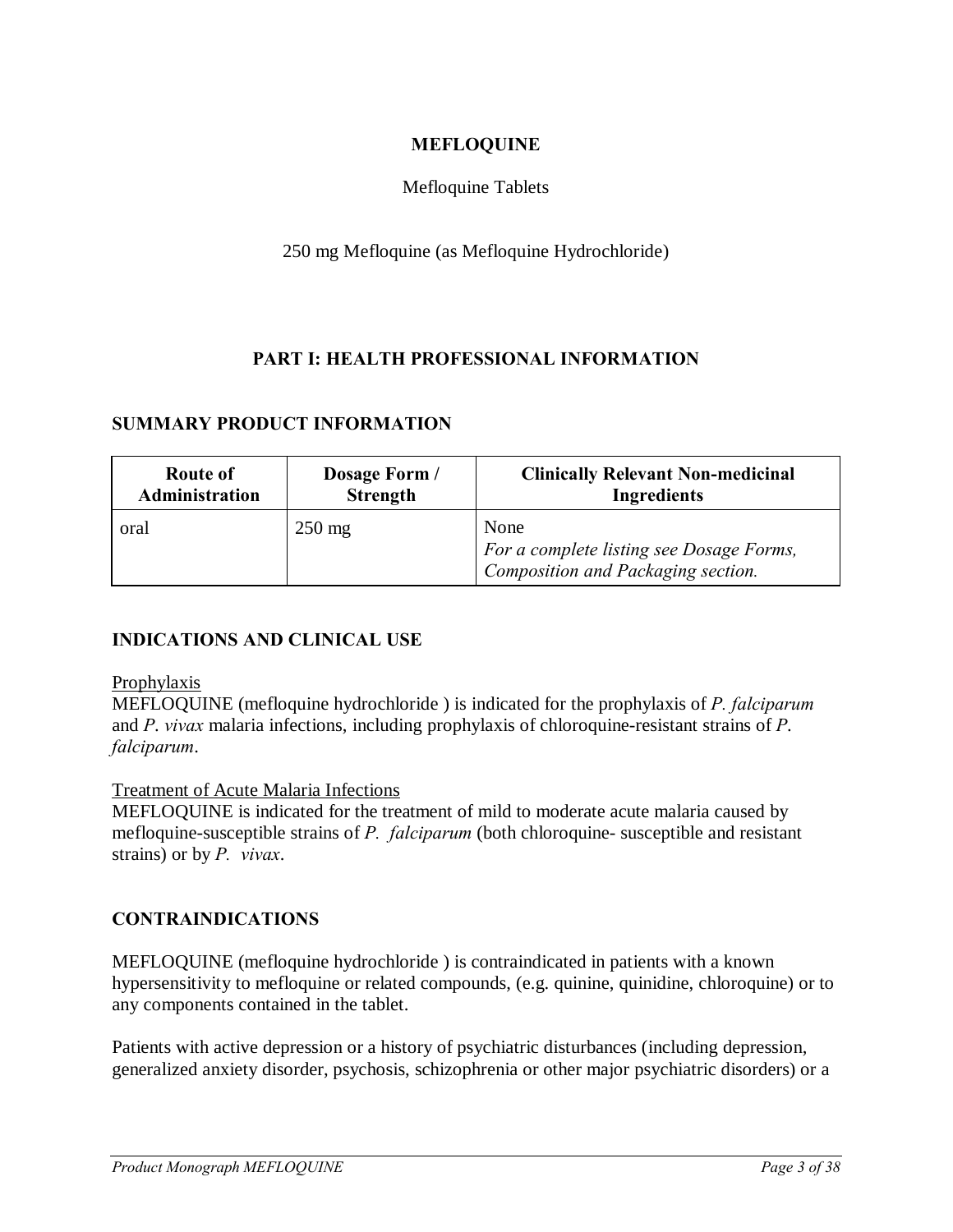history of convulsions should not be prescribed MEFLOQUINE prophylactically since MEFLOQUINE may precipitate these conditions.

# **WARNINGS AND PRECAUTIONS**

# **Serious Warnings and Precautions**

- ß Mefloquine should not be prescribed for prophylaxis in patients with major psychiatric disorders (see **CONTRAINDICATIONS**).
- ß Mefloquine may cause neuropsychiatric adverse reactions that can persist after mefloquine has been discontinued (see **WARNINGS – Neurologic)**.
- During prophylactic use, if psychiatric or neurologic symptoms occur, mefloquine should be discontinued and an alternative medication should be substituted (see **WARNINGS - Neurologic**)

# **General**

- ß In case of life-threatening, serious or overwhelming malaria infections due to *P. falciparum*, patients should be treated with an intravenous antimalarial drug. Following completion of initial intravenous treatment, MEFLOQUINE may be given orally to complete the course of therapy.
- Patients with acute *P. vivax* malaria treated with MEFLOQUINE are at high risk of relapse because MEFLOQUINE does not eliminate exoerythrocytic (hepatic phase) parasites. To avoid relapse, after initial treatment of the acute infection with MEFLOQUINE, patients should subsequently be treated with an 8-aminoquinoline (e.g., primaquine).
- There are insufficient clinical data to document the effect of MEFLOQUINE in malaria caused by *P. ovale* or *P. malariae*.
- **EXECUTE:** MEFLOQUINE has a long half-life; adverse reactions to MEFLOQUINE may occur or persist up to several weeks or months after discontinuation of the drug.
- In a small number of patients it has been reported that neuropsychiatric reactions (eg. depression, tinnitus, dizziness, vertigo or loss of balance) may continue for months or years after discontinuation of MEFLOQUINE, and permanent vestibular damage has been seen in some cases (see **ADVERSE REACTIONS**)

# **Cardiovascular**

Caution should be exercised in prescribing MEFLOQUINE to patients suffering from cardiac conduction disorders. In patients with cardiac disease, the benefits of mefloquine therapy should be weighed against the possibility of adverse cardiac effects.

<span id="page-3-0"></span>Parenteral studies in animals show that mefloquine, a myocardial depressant, possesses 20% of the anti-fibrillatory action of quinidine and produces 50% of the increase in the PR interval reported with quinine. The effect of mefloquine on the compromised cardiovascular system has not been evaluated. However, transitory and clinically silent ECG alterations have been reported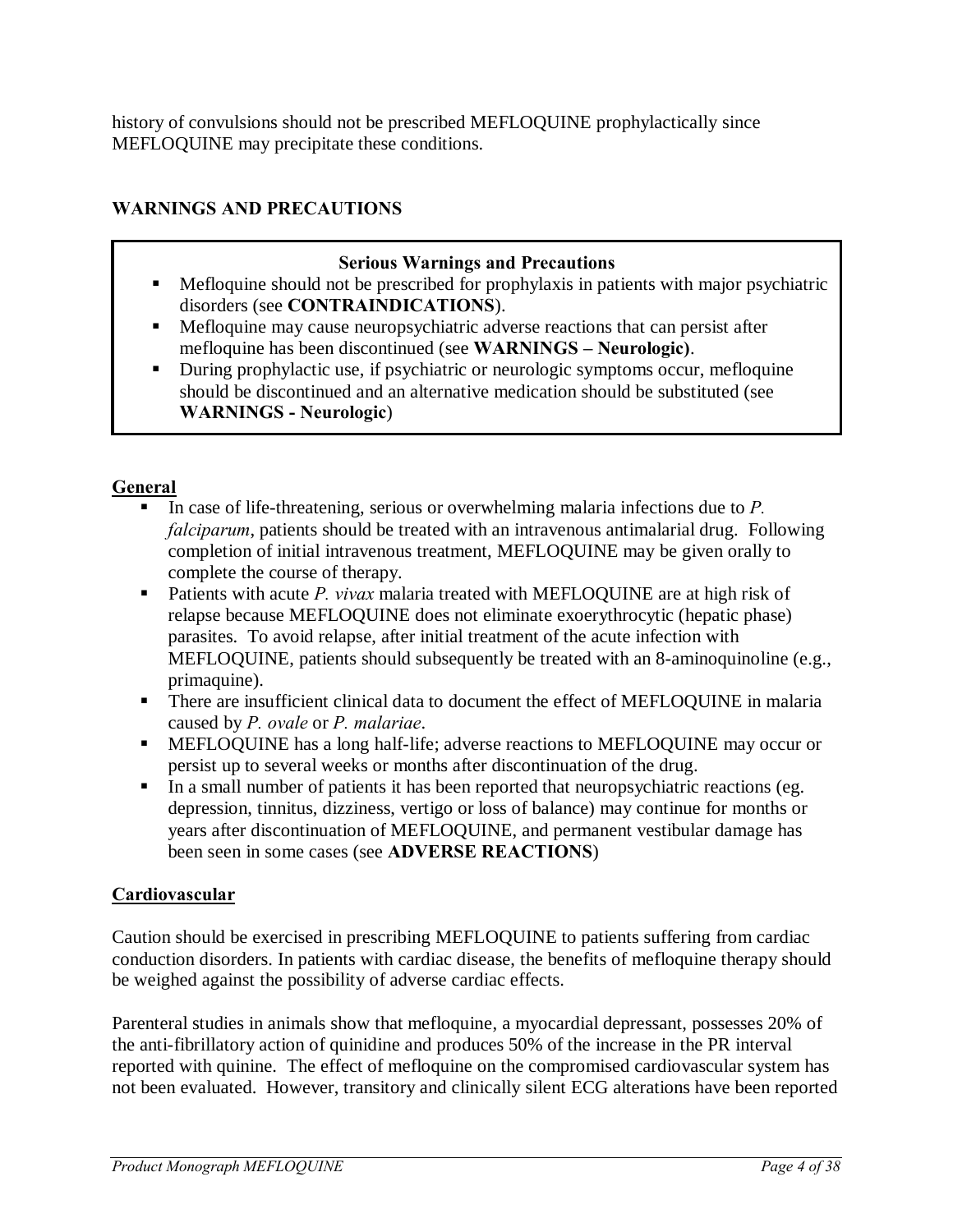during the use of mefloquine; alterations included sinus bradycardia, sinus arrhythmia, first degree AV-block, prolongation of the QTc interval and abnormal T waves.

Concomitant administration of MEFLOQUINE and other drugs known to alter cardiac conduction, including quinine, quinidine or chloroquine, may produce electrocardiographic abnormalities or cardiac arrest. If quinine or quinidine are to be used in the initial treatment of severe malaria, mefloquine administration should be delayed for at least 12 hours after the final dose of either of these drugs. (see DRUG INTERACTIONS)

Due to the risk of a potentially fatal prolongation of the QTc interval, halofantrine must not be given during MEFLOQUINE therapy for prophylaxis or treatment of malaria, or within 15 weeks after the last dose of MEFLOQUINE. The risk of QTc prolongation may also be expected if ketoconazole is taken during MEFLOQUINE therapy for prophylaxis or treatment of malaria, or within 15 weeks after the last dose of MEFLOQUINE, due to increased plasma concentrations and elimination half-life of mefloquine following co-administration with ketoconazole, (see **ACTION AND CLINICAL PHARMACOLOGY, Pharmacokinetics**).

Patients should be advised to consult a healthcare professional if they experience palpitations or any arrhythmia during chemoprophylaxis with mefloquine.

# **Hematologic**

Cases of agranulocytosis and aplastic anemia have been reported (see **ADVERSE REACTIONS**).

*In vitro* and *in vivo* studies showed no hemolysis associated with glucose 6 phosphate dehydrogenase deficiency.

# **Hepatic**

The pharmacokinetics of mefloquine in patients with compromised hepatic function have not been studied. Mefloquine is extensively metabolized in the liver by the cytochrome P450 system; in patients with impaired liver function, the elimination of mefloquine may be prolonged, leading to higher plasma levels.

### **Immune**

Hypersensitivity reactions including anaphylaxis and pneumonitis have been associated with the use of mefloquine. As with most medications, hypersensitivity reactions, ranging from mild cutaneous events to anaphylaxis, cannot be predicted.

# **Neurologic/Psychiatric**

*Seizures:*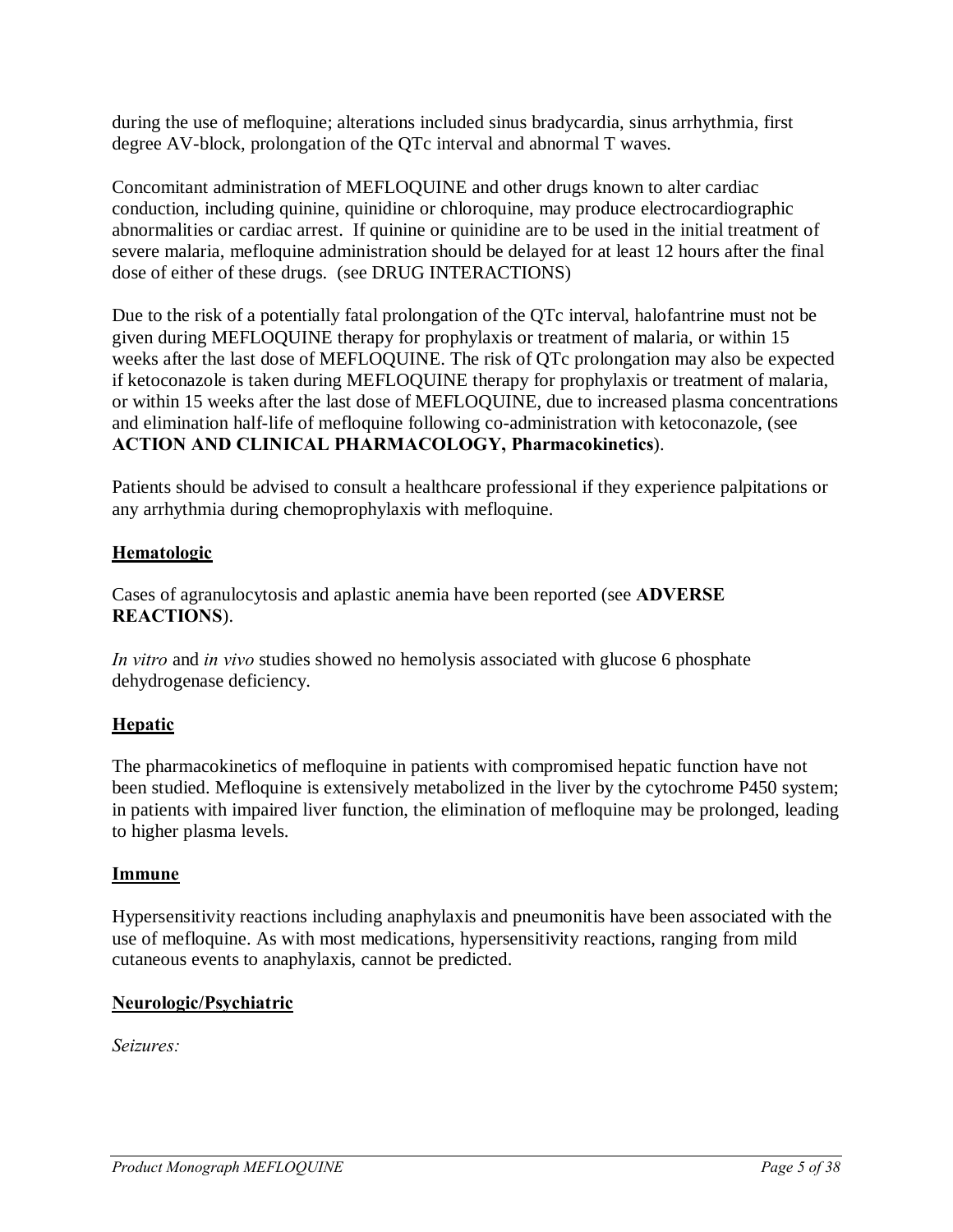In patients with epilepsy, mefloquine may increase the risk of convulsions. Therefore in these patients, MEFLOQUINE should be used only for treatment of acute malaria infections and only if there are compelling medical reasons.

Concomitant administration of mefloquine and anticonvulsants may reduce seizure control by lowering the plasma levels of the anticonvulsants. Patients taking anti-seizure medication concurrently with mefloquine should have blood levels of their anti-seizure medication monitored and the dosage adjusted as necessary. (See **DRUG INTERACTIONS, Drug-Drug Interactions**).

Concomitant administration of mefloquine and drugs known to lower the epileptogenic threshold may increase the risk of convulsions. (See **DRUG INTERACTIONS, Drug-Drug Interactions**).

### *Neuropsychiatric*

Mefloquine may cause neuropsychiatric adverse reactions in adults and children. Neuropsychiatric symptoms can be difficult to identify in children; vigilance is required to monitor for the occurrence of these symptoms, especially in non-verbal children.

Psychiatric symptoms ranging from anxiety, paranoia and depression to hallucinations and psychotic behavior, can occur with mefloquine use. Symptoms may occur early in the course of mefloquine use and on occasions, these symptoms have been reported to continue long after mefloquine has been stopped. Rare cases of suicidal ideation and suicide have been reported though no relationship to drug administration has been confirmed. Mefloquine should not be prescribed for prophylaxis in patients with active depression or with a history of psychiatric disturbances (including depression, generalized anxiety disorder, psychosis, schizophrenia or other major psychiatric disorders). During prophylactic use, if signs of acute anxiety, depression, restlessness or confusion occur, these may be considered prodromal to a more serious event. In these cases, the drug must be discontinued and an alternative medication should be substituted.

Dizziness or vertigo, a disturbed sense of balance, tinnitus and other disorders of the central or peripheral nervous system have been reported during and after the use of MEFLOQUINE. Caution should be exercised with regard to driving, piloting airplanes, operating machines, deep sea diving or any other activity requiring alertness and fine motor coordination. In a small number of patients it has been reported that dizziness or vertigo and loss of balance may continue for months or years after discontinuation of mefloquine, and in some cases vestibular damage may be permanent (see **ADVERSE REACTIONS, Post Market Adverse Drug Reactions**).

Cases of polyneuropathy (based on neurological symptoms such as pain, burning, sensory disturbances or muscle weakness, alone or in combination) have been reported in patients receiving mefloquine. During prophylactic use, if neurologic symptoms occur, the drug should be discontinued and an alternative medication should be substituted.

# **Ophthalmologic**

Any patient presenting with a visual disorder should be referred to an ophthalmologist as certain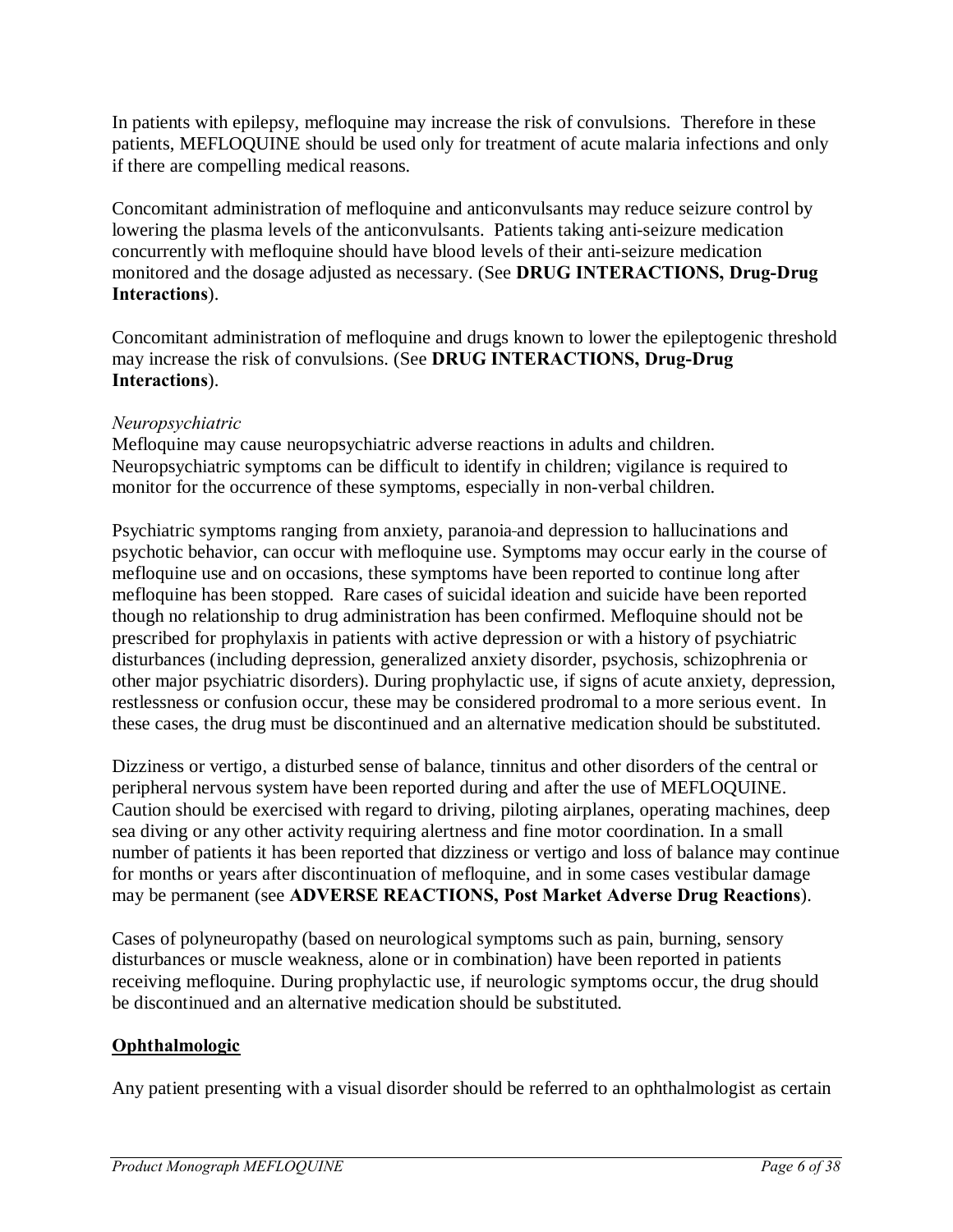conditions (retinal disorders or optic neuropathy) may require discontinuation of mefloquine. Periodic ophthalmologic examinations are recommended if mefloquine is to be administered for a prolonged period.

# **Renal**

No pharmacokinetic studies have been performed in patients with renal insufficiency since only a small proportion of the drug is eliminated renally. Mefloquine and its main metabolite are not appreciably removed by hemodialysis.

# **Resistance**

Geographical drug resistance patterns of *P. falciparum* occur, and the preferred choice of malaria prophylaxis might be different from one area to another. For example, resistance of *P. falciparum* to mefloquine has been reported, predominantly in areas of multi-drug resistance in South-East Asia. Cross-resistance between mefloquine and halofantrine and cross-resistance between mefloquine and quinine have been observed in some regions. For current advice on geographical resistance patterns, national expert centres should be consulted.

### **Sexual function/Reproduction**

Fertility studies with mefloquine in rats have demonstrated adverse effects on fertility in males at the high dose (50 mg/kg/day) and in females at the mid and high dose (20 and 50 mg/kg/day). Administration of 250 mg/week of mefloquine (base) to adult males for 22 weeks failed to reveal any deleterious effects on human spermatozoa.

### **Special Populations**

# **Nursing Mothers**

Based on a study in a few subjects, low concentrations (3-4%) of mefloquine were excreted in human milk following a dose equivalent to 250 mg of the free base. The amount of mefloquine excreted in the milk is of no prophylactic value to the infant. Caution should be exercised when mefloquine is administered to a nursing woman.

### **Pregnant Women**

Mefloquine crosses the placenta. Administered at 5 -20 times the therapeutic dose in man, mefloquine was teratogenic in mice and rats, and embryotoxic in rabbits. However, data from published studies in pregnant women have shown no increase in the risk of teratogenic effects or adverse pregnancy outcomes following mefloquine treatment or prophylaxis during pregnancy. Because the studies in humans cannot rule out the possibility of harm, mefloquine should be used during pregnancy only if clearly needed.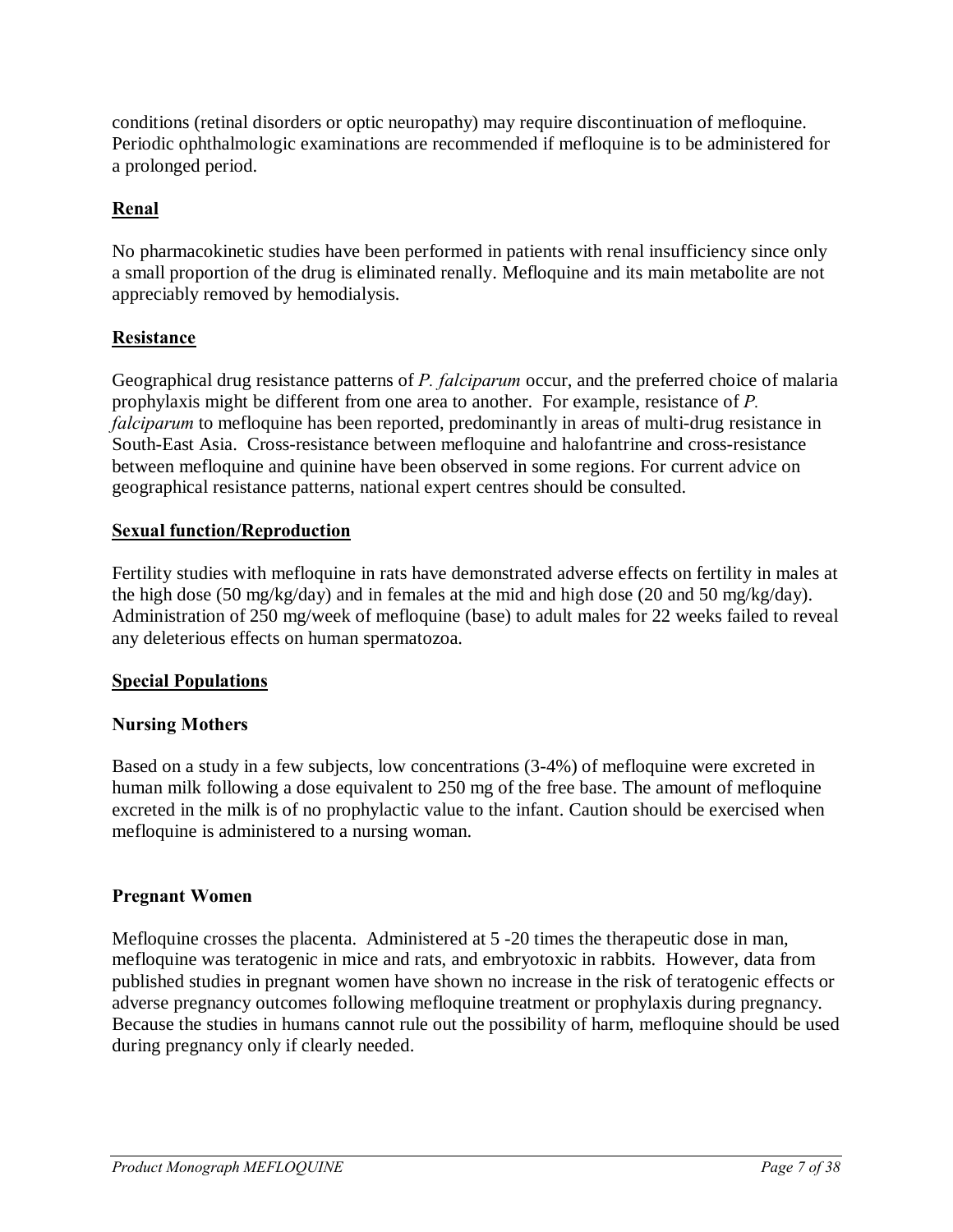Women of childbearing potential should be advised to practice contraception during malaria prophylaxis with MEFLOQUINE and for 3 months after the last dose. However, in the case of unplanned pregnancy, malaria prophylaxis with mefloquine is not considered an indication for pregnancy termination. Major congenital malformations occur with a frequency of about 2 to 5 in 100 live newborns in the population at large. The reported birth prevalence of malformations in association with mefloquine falls within this range. No specific pattern of congenital malformations could be identified.

Pregnancy has no clinically relevant effect on the pharmacokinetics of mefloquine.

# **Pediatrics (< 18 years of age)**

No relevant age-related changes have been observed in the pharmacokinetics of mefloquine. Therefore the dosage for children has been extrapolated from the recommended adult dose. Experience with mefloquine in infants less than 3 months old or weighing less than 5 kg is limited.

Two studies were conducted to assess the effects of mefloquine on children living in endemic areas for *P. falciparum*. All children in these studies had at least a low level of parasitemia and 18-40% had significant parasitemia with or without mild malaria symptoms. When given 20-30 mg/kg of mefloquine as a single dose, nausea and vomiting occurred in approximately 10-20%, and dizziness was seen in approximately 40% of children. Early vomiting was cited in some reports as a possible cause of treatment failure. If a second dose is not tolerated, the patient should be monitored closely and alternative malaria treatment considered if improvement is not observed within a reasonable period of time.

The incidence of adverse reactions was higher than that observed in adults.

# Geriatrics  $(265 \text{ years of age})$

No relevant age-related changes have been observed in the pharmacokinetics of mefloquine.

Clinical studies of mefloquine did not include sufficient numbers of subjects aged 65 and older to determine whether they respond differently from younger subjects. Other reported clinical experience has not identified differences in responses between the elderly and younger patients. Since electrocardiographic abnormalities have been observed in individuals treated with mefloquine and underlying cardiac disease is more prevalent in elderly than in younger patients, the benefits of mefloquine therapy should be weighed against the possibility of adverse cardiac effects in elderly patients. (see **WARNINGS AND PRECAUTIONS**)

# **Race**

Pharmacokinetic differences have been observed between various ethnic populations*.* In practice, however, these are of minor importance in terms of drug efficacy compared with host immune status and sensitivity of the parasite.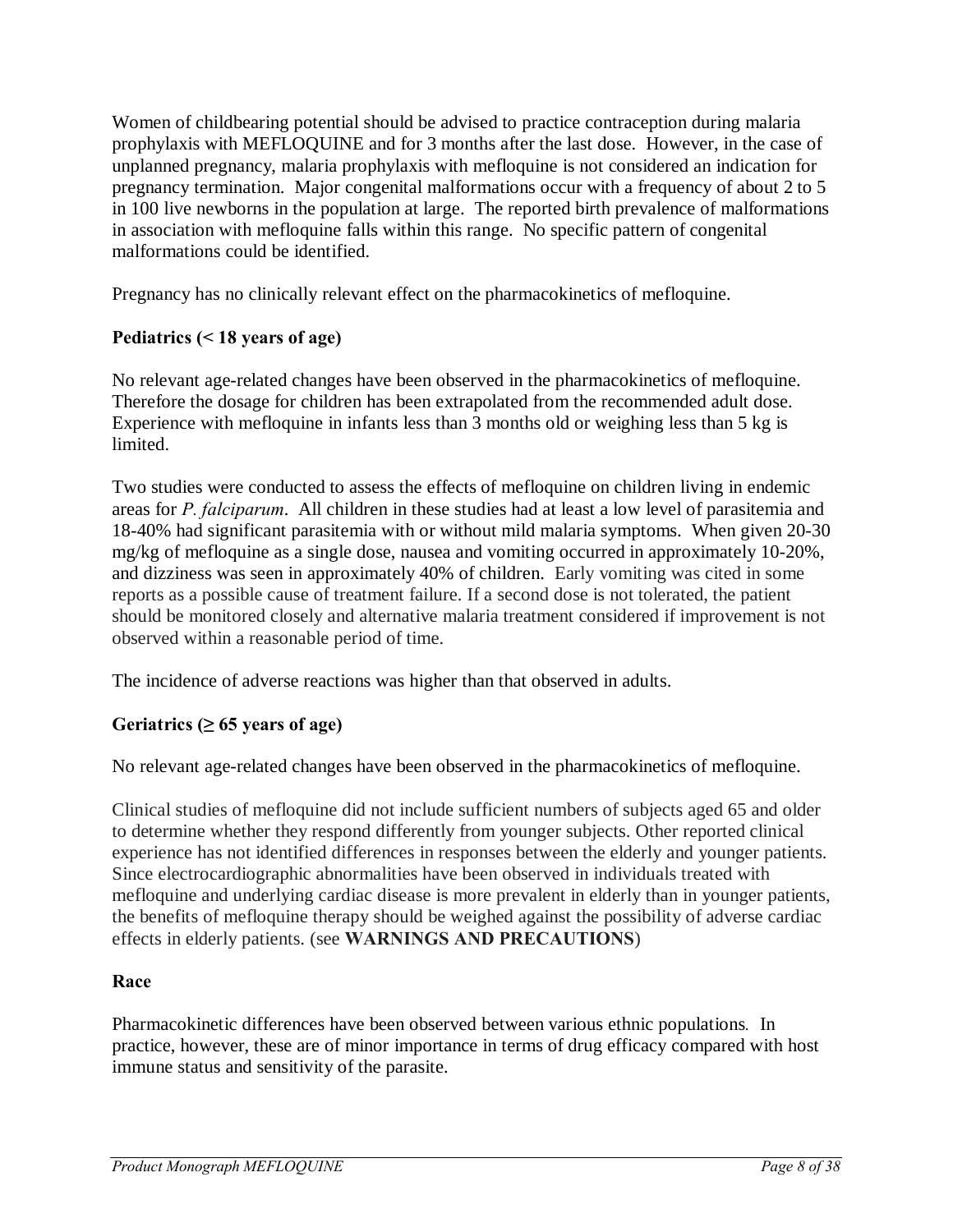### **Monitoring and Laboratory Tests**

During clinical trials, this drug was not administered for longer than one year. If mefloquine is to be administered for a prolonged period, periodic evaluations including liver function tests should be performed. Although retinal abnormalities seen in humans with long-term chloroquine use have not been observed with mefloquine use, long-term feeding of mefloquine to rats resulted in dose-related ocular lesions (retinal degeneration, retinal edema and lenticular opacity at 12.5 mg/kg/day and higher). Therefore, periodic ophthalmic examinations are recommended. (see **TOXICOLOGY**)

### **ADVERSE REACTIONS**

### **Adverse Drug Reaction Overview**

At the doses used for treatment of acute malaria infections, the symptoms possibly attributable to drug administration cannot be distinguished from those symptoms usually attributable to the disease itself.

Among subjects who receive MEFLOQUINE (mefloquine hydrochloride ) for prophylaxis of malaria, the most frequently observed adverse experiences are nausea, vomiting, headache and dizziness.

The profile of mefloquine adverse events is characterized by a predominance of neuropsychiatric adverse events.

### **Clinical Trial Adverse Drug Reactions**

*Because clinical trials are conducted under very specific conditions, the adverse reaction rates observed in the clinical trials may not reflect the rates observed in practice and should not be compared to the rates in the clinical trials of another drug. Adverse drug reaction information from clinical trials is useful for identifying drug-related adverse events and for approximating rates.*

Among subjects who received mefloquine for prophylaxis of malaria, the most frequently observed adverse experience was vomiting (3%). Dizziness, syncope, extrasystoles and other complaints affecting less than 1% were also reported.

Among subjects who received mefloquine for treatment, the most frequently observed adverse experiences included: dizziness, myalgia, nausea, fever, headache, vomiting, chills, diarrhea, skin rash, abdominal pain, fatigue, loss of appetite, and tinnitus. Those side effects occurring in less than 1% included bradycardia, emotional problems, pruritus, asthenia, and telogen effluvium (loss of resting hair). Seizures have also been reported.

<span id="page-8-0"></span>Two serious adverse reactions were cardiopulmonary arrest in one patient shortly after ingesting a single prophylactic dose of mefloquine while concomitantly using propranolol (see **DRUG INTERACTIONS, Drug-Drug Interaction**), and encephalopathy of unknown etiology during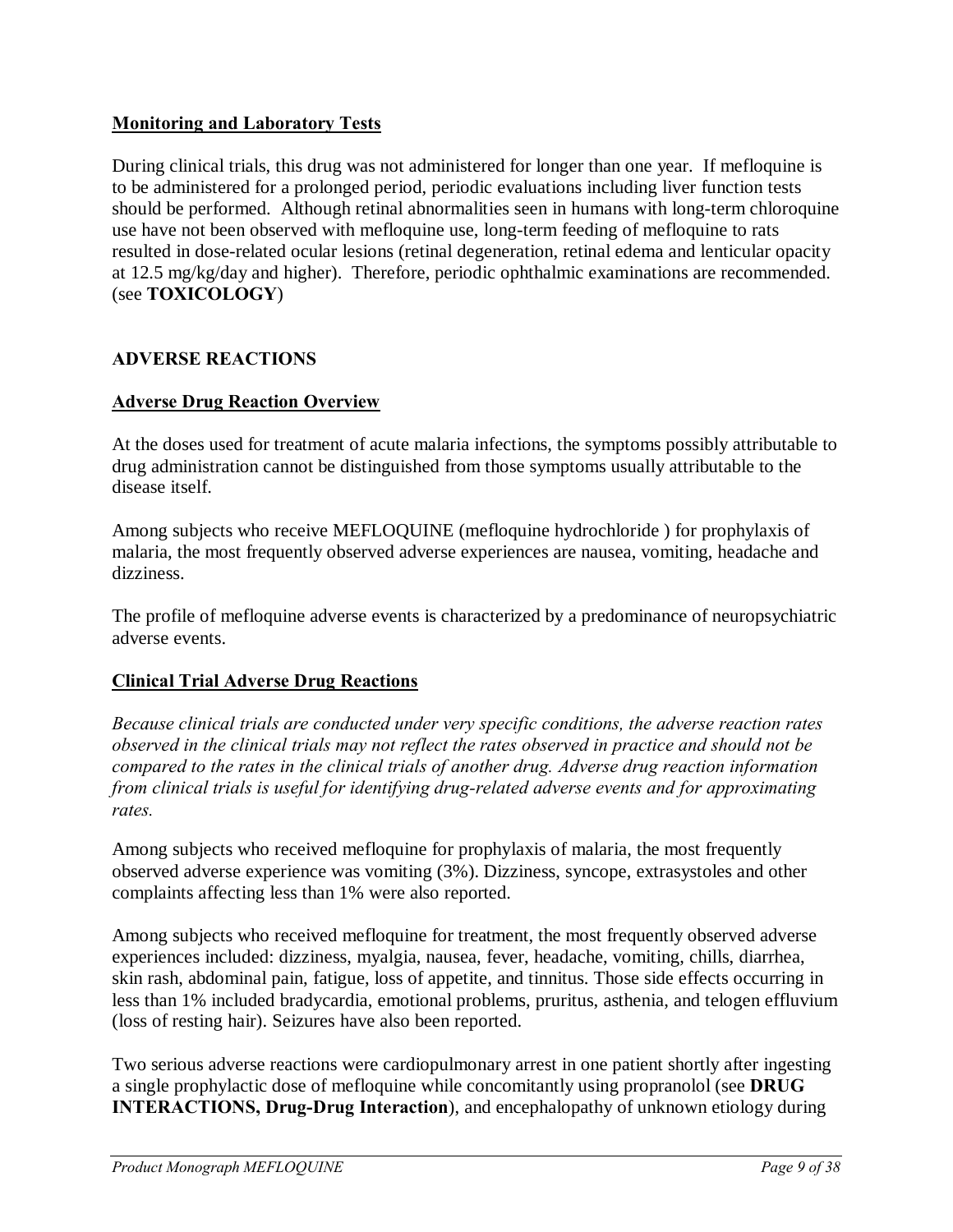prophylactic mefloquine administration. The relationship of encephalopathy to drug administration could not be clearly established.

# **Post-Market Adverse Drug Reactions**

The most frequently reported adverse events are:

*Ear and Labyrinth Disorders*: vertigo.

*Gastrointestinal Disorders:* nausea, vomiting, loose stools or diarrhea and abdominal pain.

*Nervous System Disorders:* dizziness, loss of balance, headache and somnolence.

*Psychiatric Disorders:* sleep disorders (insomnia, abnormal dreams).

Less frequently reported adverse events include:

*Blood and Lymphatic System Disorders:* agranulocytosis, aplastic anemia.

*Cardiac Disorders:* tachycardia, palpitation, QT prolongation, bradycardia, irregular heart rate, extrasystoles, A-V block and other transient cardiac conduction alterations.

*Eye Disorders*: visual disturbances.

*Ear and Labyrinth Disorders*: vestibular disorders including tinnitus and hearing impairment.

*Gastrointestinal Disorders*: dyspepsia.

*General Disorders and Administration Site Disorders*: edema, chest pain, asthenia, malaise, fatigue, chills, pyrexia.

*Hepatobiliary Disorders:* drug-related hepatic disorders from asymptomatic transient transaminase elevations to hepatic failure.

*Immune System Disorders:* hypersensitivity reactions ranging from mild cutaneous events to anaphylaxis.

*Investigations:* Decreased hematocrit, transient elevation of transaminases, leukopenia or leukocytosis, and thrombocytopenia.

*Metabolic and Nutrition Disorders:* anorexia.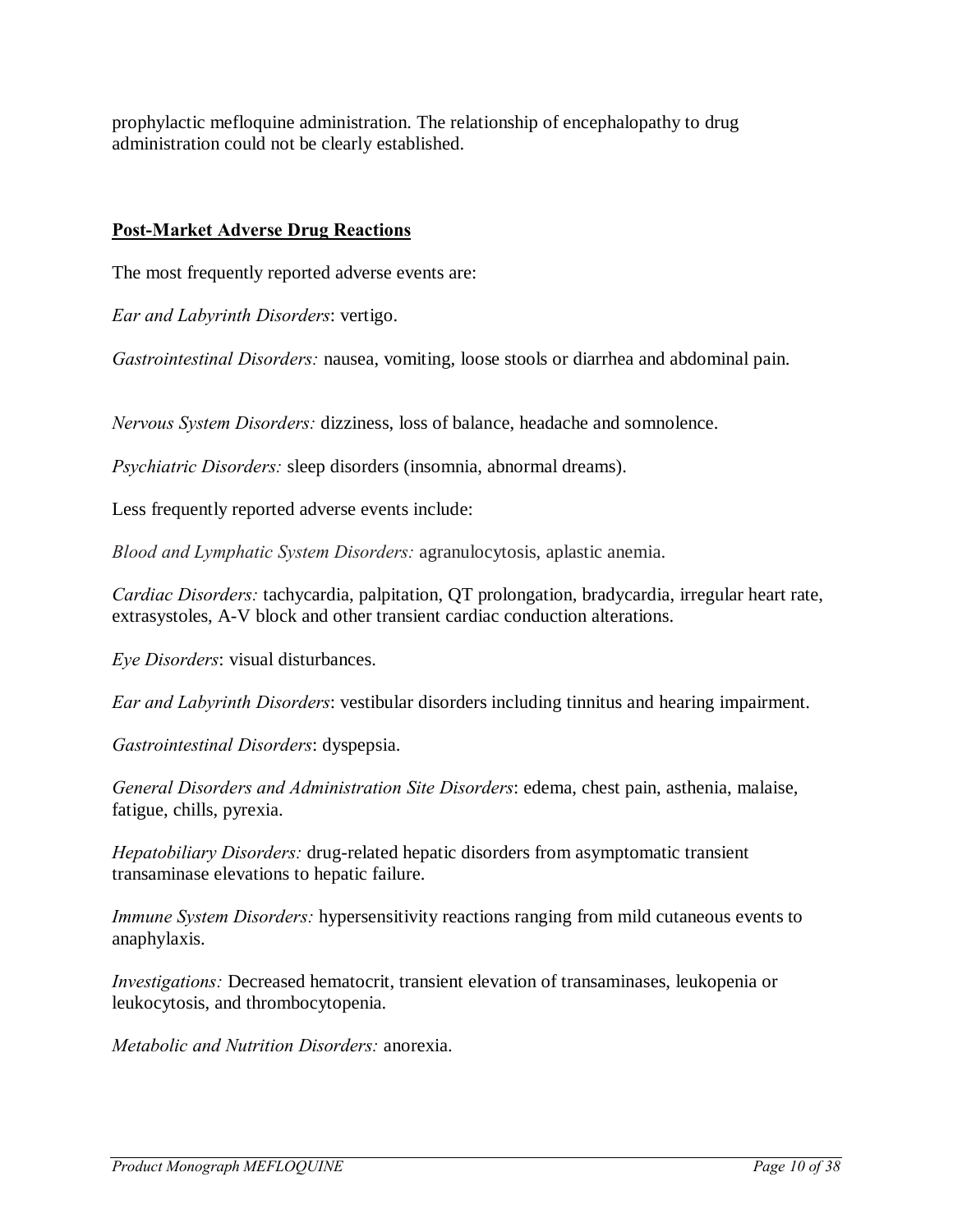*Musculoskeletal and Connective Tissue Disorders*: muscle weakness, muscle cramps, myalgia, arthralgia.

*Nervous System Disorders*: syncope, convulsions, abnormal co-ordination, memory impairment, sensory and motor neuropathies (including paresthesia, tremor and ataxia) and encephalopathy.

*Psychiatric Disorders*: emotional problems (agitation, restlessness, anxiety, depression, mood swings, panic attacks, aggression, psychotic or paranoid reactions), confusional state, hallucinations, suicidal ideation and suicide.

### *Note:*

In the literature, the incidence of serious neuropsychiatric adverse drug reactions (eg. seizures, psychotic reactions) with mefloquine has been reported at 1/215 following treatment and 1/11,000 following prophylactic use.

*Respiratory, Thoracic and Mediastinal Disorders:* dyspnea, pneumonitis of possible allergic etiology.

*Skin and Subcutaneous Tissue Disorders*: rash, exanthema, erythema, urticaria, pruritus, alopecia, hyperhidrosis, erythema multiforme, and Stevens-Johnson syndrome.

*Vascular Disorders*: circulatory disturbances (hypotension, hypertension, flushing).

Adverse reactions to MEFLOQUINE may occur or persist up to several weeks after discontinuation of the drug due to the long half-life of mefloquine. In a small number of patients it has been reported that neuropsychiatric reactions (eg. depression, tinnitus, dizziness or vertigo and loss of balance) may continue for months or years after discontinuation of MEFLOQUINE, and permanent vestibular damage has been seen in some cases.

# **DRUG INTERACTIONS**

# **Overview**

Mefloquine is metabolized in the liver by the cytochrome P450 system. Mefloquine does not inhibit or induce the cytochrome P450 enzyme system. It is therefore not expected that the metabolism of drugs given concomitantly with mefloquine is affected. However, inhibitors or inducers of the isoenzyme CYP3A4 may modify the pharmacokinetics/metabolism of mefloquine, leading to an increase or decrease in mefloquine plasma concentrations, respectively.

# *Inhibitors of CYP3A4*

<span id="page-10-0"></span>In a pharmacokinetic study in healthy volunteers  $(N=8)$  receiving single dose of 500 mg mefloquine alone or co-administration with 400 mg/day ketoconazole orally for 10 days showed that the co-administration of ketoconazole, a strong inhibitor of CYP3A4, increased the mean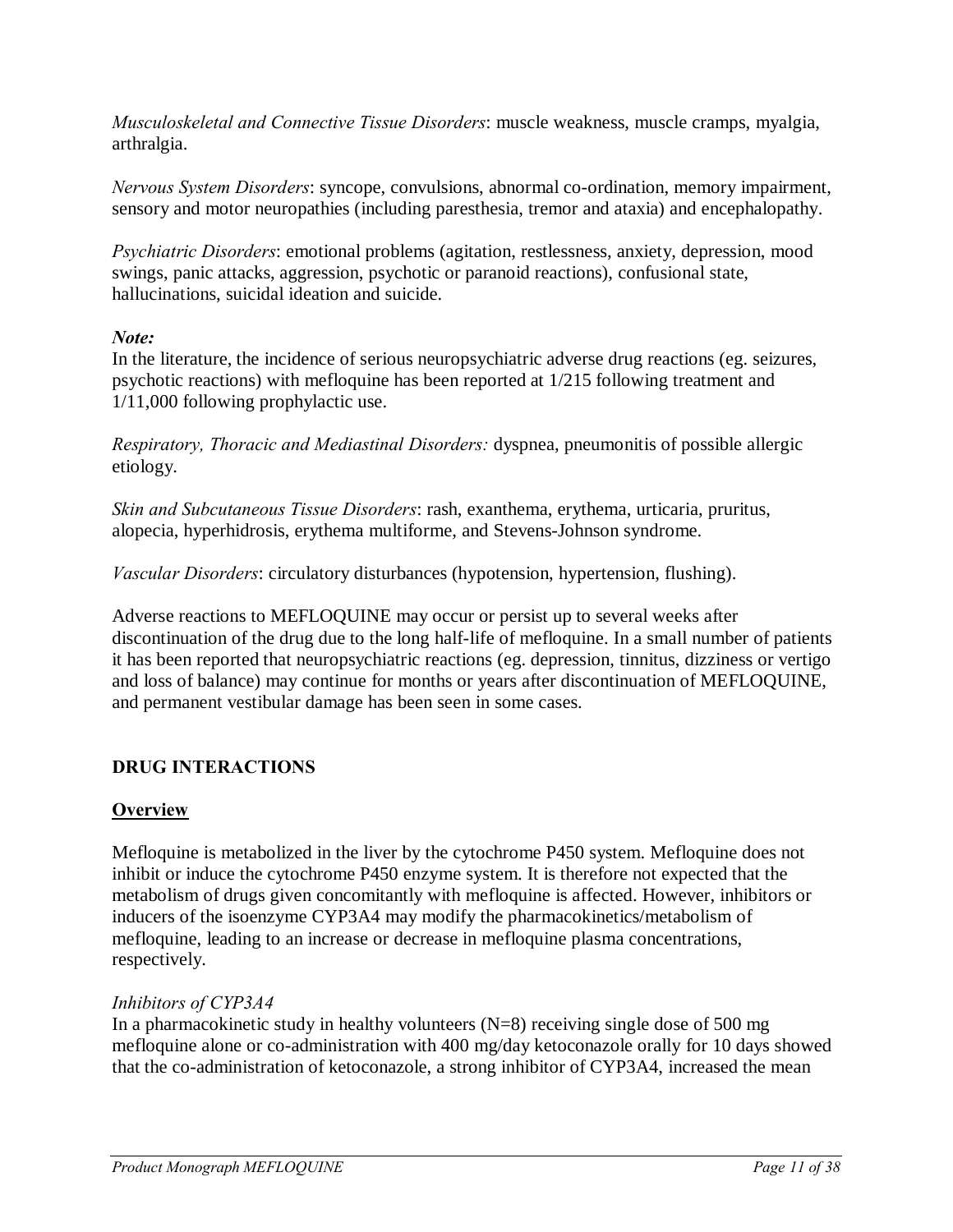plasma concentrations of mefloquine ( $AUC_{0-t}$  by 79% and Cmax by 64%) and elimination halflife  $(t_{1/2}$  by 39%).

# *Inducers of CYP3A4*

In another pharmacokinetic study in healthy volunteers  $(N=7)$  receiving a single dose of 500 mg mefloquine plus a long-term administration of 600 mg of rifampicin a potent inducer of CYP3A4 reduced the plasma concentrations of mefloquine ( $AUC_{0.6}$  by 68% and Cmax by 19%) and elimination half-life ( $t_{1/2}$  by 63%).

# *Substrates and inhibitors of P-glycoprotein*

It has been shown in vitro that mefloquine is a substrate and an inhibitor of P-glycoprotein. Therefore, drug-drug interactions could also occur with drugs that are substrates or are known to modify the expression of this transporter. The clinical relevance of these interactions is not known to date.

# **Drug-Drug Interactions**

Drug-drug interactions with mefloquine have not been explored in detail.

Concomitant administration of mefloquine and quinine, quinidine, or chloroquine may produce electrocardiographic abnormalities. If quinine or quinidine are to be used in the initial treatment of severe malaria, mefloquine administration should be delayed for at least 12 hours after the final dose of either of these drugs. Caution should also be exercised with other drugs that alter cardiac conduction (e.g., anti-arrhythmics, -adrenergic blocking agents, calcium channel blockers, antihistamines or  $H_1$ -blocking agents (astemizole, terfenadine), tricyclic antidepressants and phenothiazines) since they may contribute to a prolongation of the QTc interval.

There is evidence that the use of halofantrine during mefloquine therapy for prophylaxis or treatment of malaria, or within 15 weeks after the last dose of mefloquine, causes a significant lengthening of the QTc interval (see **WARNINGS AND PRECAUTIONS**)**.** Due to increased plasma concentrations and elimination half-life of mefloquine following co-administration with ketoconazole, the risk of QTc prolongation may also be expected if ketoconazole is taken during mefloquine therapy for prophylaxis or treatment of malaria or within 15 weeks after the last dose of mefloquine (see **WARNINGS AND PRECAUTIONS**). Clinically significant QTc interval prolongation has not been found with mefloquine alone.

A patient with previous myocardial infarction suffered a cardiopulmonary arrest five hours after taking mefloquine. Propranolol and chloroquine were also taken. That patient recovered fully.

Concomitant administration of mefloquine with drugs known to lower the epileptogenic threshold (antidepressants; bupropion; antipsychotics; tramadol; quinine, quinidine or chloroquine) may increase the risk of convulsions.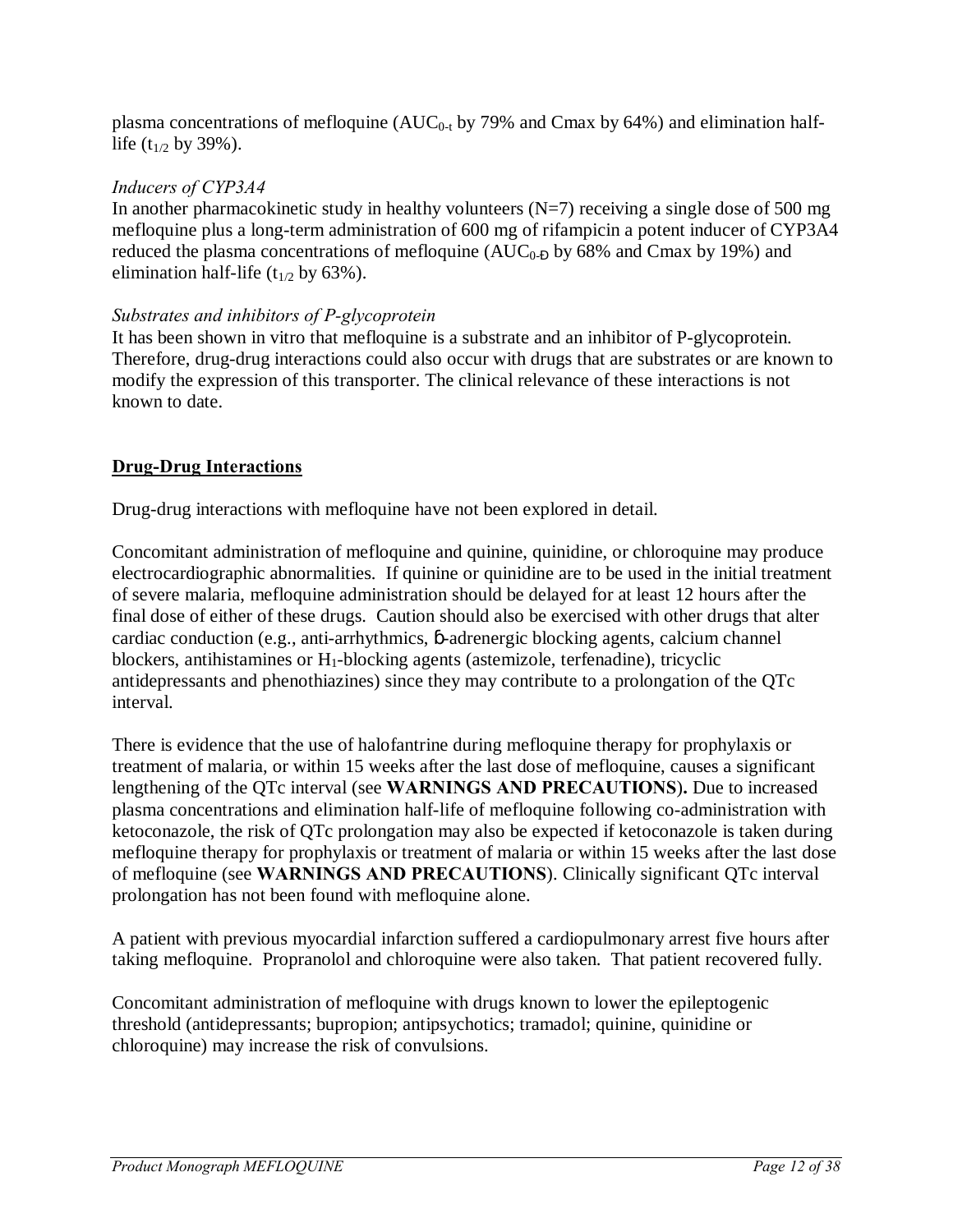Patients taking mefloquine while taking valproic acid had loss of seizure control and lower than expected valproic acid blood levels. Therefore, patients concurrently taking antiseizure medication, including valproic acid, carbamazepine, phenobarbital, and phenytoin, and mefloquine should have the blood level of their antiseizure medication monitored and the dosage adjusted appropriately.

In clinical trials, the concomitant administration of sulfadoxine and pyrimethamine did not alter the adverse reaction profile.

When mefloquine is taken concurrently with oral live typhoid vaccines, attenuation of immunization cannot be excluded. Vaccinations with attenuated live bacteria should therefore be completed at least three days before the first dose of mefloquine.

A controlled clinical study was carried out in 20 subjects to investigate a potential interaction between mefloquine and alcohol. The blood alcohol concentrations attained in the patients taking mefloquine (0.3-0.5 mg/mL), did not impair coordinated psychomotor activities. A single case in the literature reports a transient severe psychiatric disturbance, suggesting an adverse reaction to mefloquine associated with a heavy ingestion of alcohol (600 mL of whisky).

Mefloquine is highly bound (98%) to plasma proteins.

No other drug interactions have been reported. Nevertheless, the effects of mefloquine on travelers receiving co-medication, particularly diabetics or patients using anticoagulants, should be checked before departure.

# **DOSAGE AND ADMINISTRATION**

### **Dosing Considerations**

MEFLOQUINE (mefloquine hydrochloride ) should be taken with food, and with at least 8 oz (240 mL) of liquid. All dosage instructions relate to the mefloquine base. The tablets may be crushed and suspended in a small amount of water, milk or other beverage for administration to small children and other persons unable to swallow them whole.

### **Recommended Dose and Dosage Adjustment**

### Prophylaxis

The recommended prophylactic dose of MEFLOQUINE is approximately 5 mg/kg once weekly (to a maximum of 250 mg).

- 1. Adults and children weighing over 45 kg In persons over 45 kg, the prophylactic dose is 250mg of mefloquine (one MEFLOQUINE tablet) once weekly.
- <span id="page-12-0"></span>2. Children and adults weighing less than 45 kg The weekly dose decreases in proportion to bodyweight.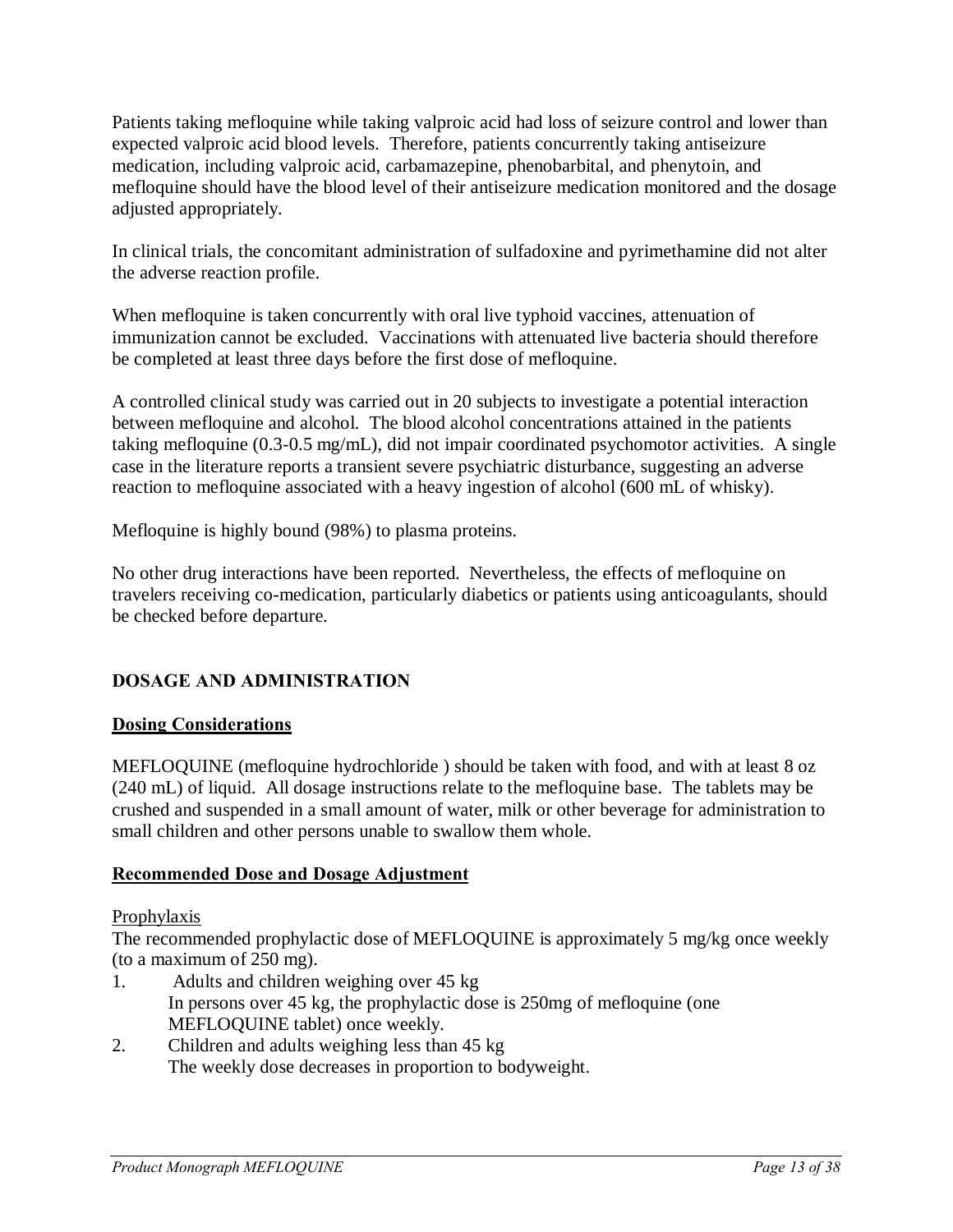| Weight (kg)  | <b>Dose</b>          |
|--------------|----------------------|
| $>$ 30-45 kg | $\frac{3}{4}$ tablet |
| $>20-30$ kg  | $\frac{1}{2}$ tablet |
| 5 to 20 kg   | $\frac{1}{4}$ tablet |

Experience with mefloquine in infants less than 3 months old or weighing less than 5 kg is limited. Children weighing between 5 to 10 kg will receive a higher prophylactic dose of mefloquine than the recommended 5 mg/kg; however the tablet cannot be accurately subdivided into less than ¼ tablet.

The first dose should be taken at least one week before arrival in an endemic area. Weekly doses should always be taken on the same day of the week. To reduce the risk of malaria after leaving an endemic area, prophylaxis must be continued for 4 additional weeks.

Consideration may also be given to initiating mefloquine prophylaxis 2 to 3 weeks prior to departure in order to determine tolerance to MEFLOQUINE and allow time to substitute other antimalarials if required.

### *Unexpected Travel - Loading Dose*

If it is not possible to initiate therapy one week before arrival in an endemic area, data from the literature indicate that a loading dose of mefloquine can be given in order to rapidly achieve effective blood levels of the drug; in adults weighing over 45 kg this is one MEFLOQUINE tablet (250 mg mefloquine) daily for 3 days, followed thereafter by standard weekly dosing during exposure and for 4 weeks after leaving an endemic area.

| Day 1      | $\rightarrow$ <sup>st</sup> Dose |
|------------|----------------------------------|
| Day 2      | $\gamma^{\text{nd}}$ Dose        |
| Day 3      | $\overline{C}^{\text{rd}}$ Dose  |
| Thereafter | Regular weekly doses             |

The use of a loading dose may also permit an assessment of drug tolerance before travel and allows a change to a suitable alternative if required. The use of a loading dose may be associated with an increased incidence of adverse events (see **ADVERSE REACTIONS**).

When prophylaxis with MEFLOQUINE fails, physicians should carefully evaluate which antimalarial to use for malaria treatment. Regarding the use of halofantrine, see **WARNINGS AND PRECAUTION**S.

### Treatment

The recommended total therapeutic dose of mefloquine for non-immune patients is 20-25 mg/kg. A lower total dose of 15 mg/kg may suffice for partially immune individuals. Thus, nonimmunes weighing over 45 kg should receive a total of 1250-1500 mg mefloquine (5-6 MEFLOQUINE tablets) while partially immune patients of the same weight should receive 750- 1000 mg (3-4 MEFLOQUINE tablets). (See following table.)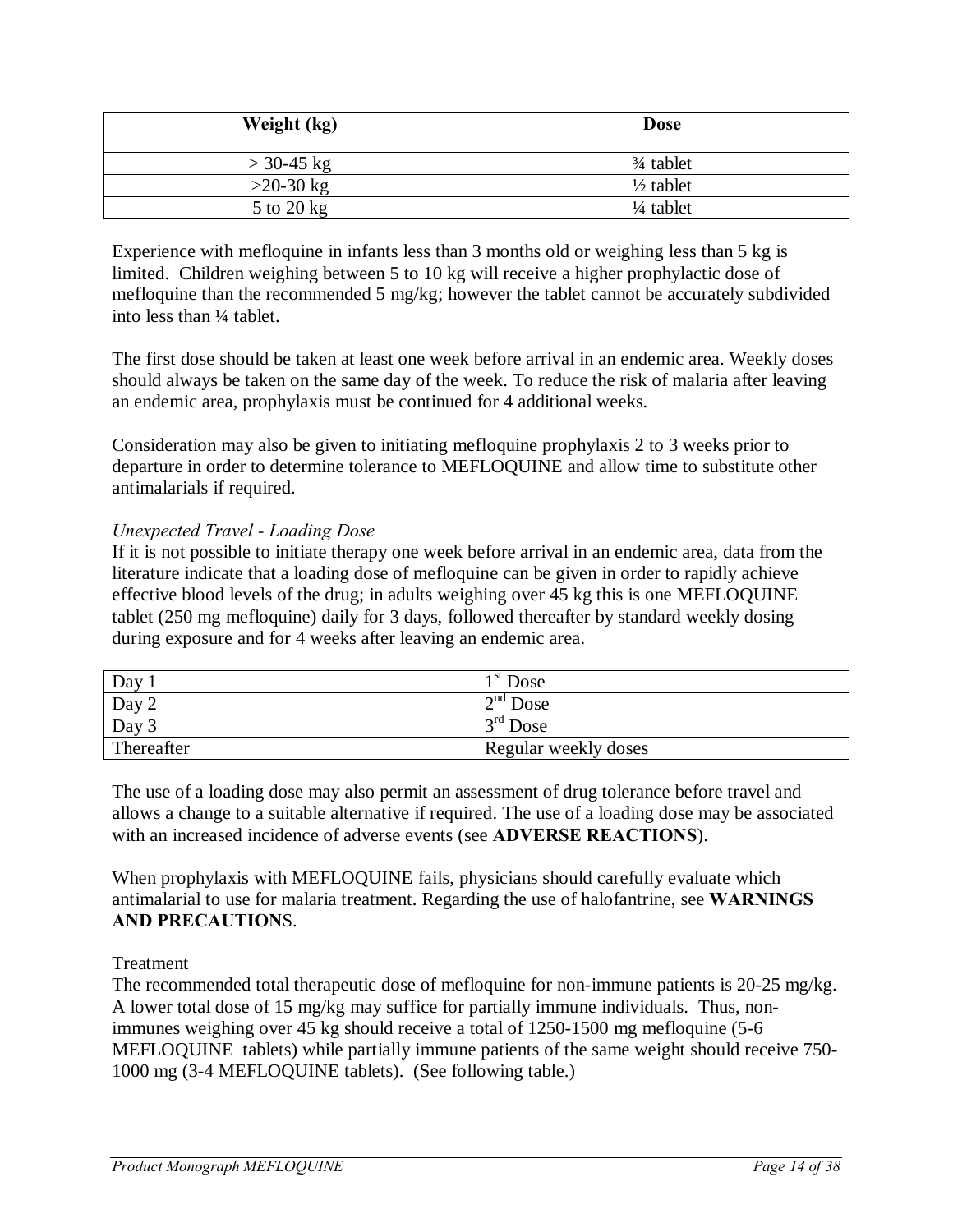| and numeric status    |                                                                                  |                                                                         |  |
|-----------------------|----------------------------------------------------------------------------------|-------------------------------------------------------------------------|--|
|                       | Non-immune patients                                                              | Partially immune patients                                               |  |
| $< 20 \text{ kg}$ **  | $\frac{1}{4}$ Tablet per 2.5 -3 kg of weight<br>1 tablet per 10 -12 kg of weight | $\frac{1}{4}$ tablet per 4 kg of weight<br>1 tablet per 16 kg of weight |  |
| $20-30$ kg            | 2-3 tablets                                                                      | $1\frac{1}{2}$ -2 tablets                                               |  |
| $30-45$ kg            | 3-4 tablets                                                                      | 2-3 tablets                                                             |  |
| $45 - 60$ kg          | 5 tablets                                                                        | 3 tablets                                                               |  |
| $> 60 \text{ kg}$ *** | 6 tablets                                                                        | 4 tablets                                                               |  |

#### **Recommended total therapeutic dosages of MEFLOQUINE tablets relative to body-weight and immune status \***

\* Splitting the total curative dosages into 2-3 doses (e.g.  $3 + 1$ ,  $3 + 2$ ,  $3 + 2 + 1$  tablets) taken 6-8 hours apart may reduce the occurrence or severity of adverse effects (see **ADVERSE REACTIONS**).

\*\* Experience with mefloquine in infants less than 3 months old or weighing less than 5 kg is limited.

\*\*\* There is no specific experience with total dosages of more than 6 tablets in very heavy patients.

A second full dose should be given to patients who vomit less than 30 minutes after receiving the drug. If vomiting occurs 30-60 minutes after a dose, an additional half-dose should be given.

Patients with acute *P. vivax* malaria treated with MEFLOQUINE are at high risk of relapse because MEFLOQUINE does not eliminate exoerythrocytic (hepatic phase) parasites. To avoid relapse after initial treatment of the acute infection with MEFLOQUINE, patients should subsequently be treated with an 8-aminoquinoline (e.g. primaquine) in order to eliminate liver forms.

If a full treatment course with MEFLOQUINE does not lead to improvement within 48-72 hours, alternative treatments should be considered. When break through malaria occurs during MEFLOQUINE prophylaxis, physicians should carefully evaluate which antimalarial to use for therapy. Regarding the use of halofantrine, see **WARNINGS AND PRECAUTIONS**.

MEFLOQUINE can be given for severe acute malaria after an initial course of intravenous quinine lasting at least 2-3 days. Interactions leading to adverse events can largely be prevented by allowing an interval of at least 12 hours after the last dose of quinine.

### **OVERDOSAGE**

#### **Symptoms and signs**

In cases of overdosage with MEFLOQUINE (mefloquine hydrochloride), the symptoms mentioned under **ADVERSE REACTIONS** may be more pronounced.

#### **Treatment**

<span id="page-14-0"></span>Patients should be managed by symptomatic and supportive care following MEFLOQUINE overdose, particularly for cardiovascular disturbances. There are no specific antidotes. The use of activated charcoal to limit mefloquine absorption may be considered within one hour of ingestion of an overdose. Monitor cardiac function (if possible by ECG) and neuropsychiatric status for at least 24 hours. Provide symptomatic and intensive supportive treatment as required.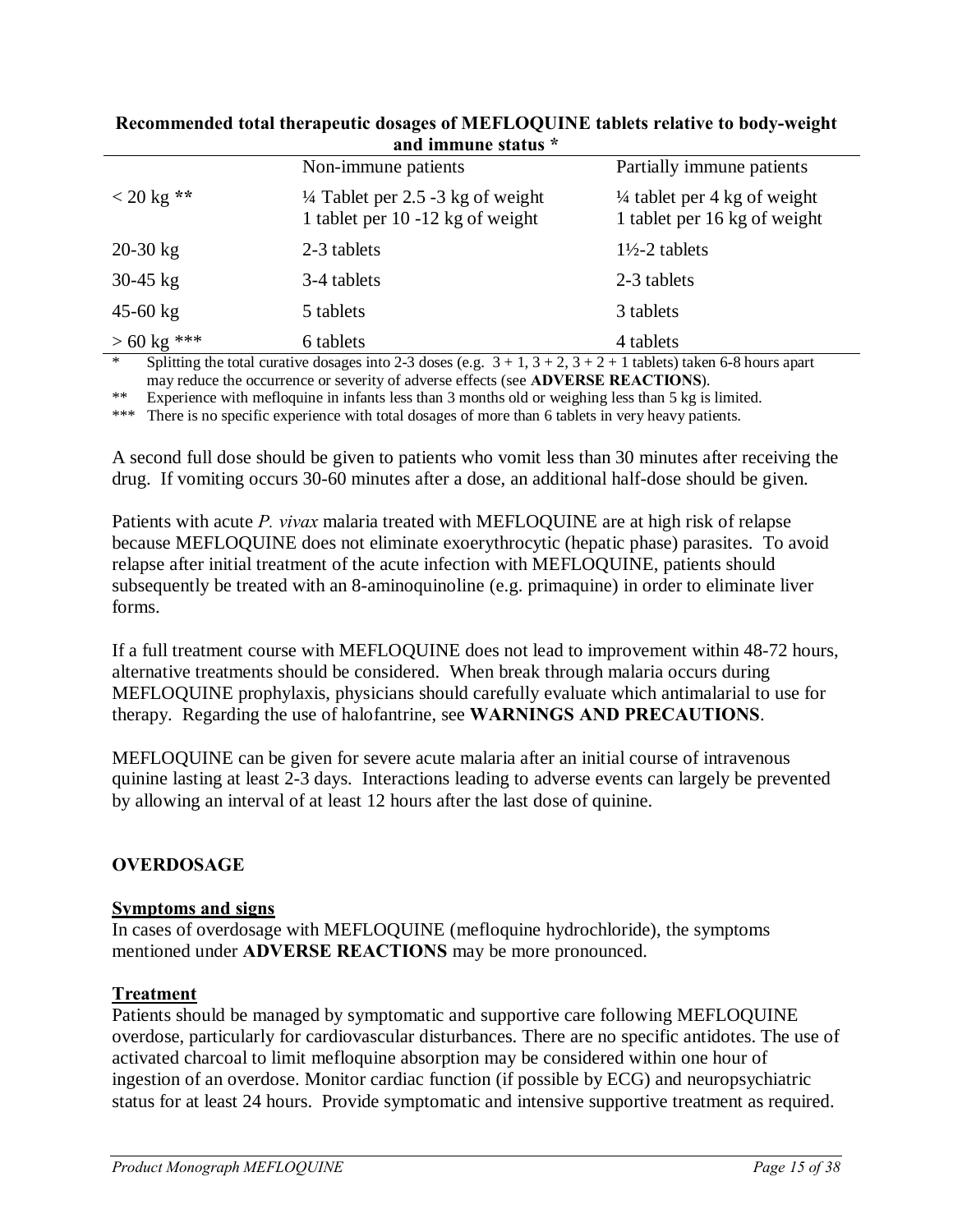For management of a suspected drug overdose, contact your regional Poison Control Centre.

# **ACTION AND CLINICAL PHARMACOLOGY**

### **Mechanism of Action**

Mefloquine, a fluorinated quinoline derivative, acts on the asexual intraerythrocytic forms of the human malaria parasites: *Plasmodium falciparum, P. vivax, P. malariae* and *P. ovale*.

### **Pharmacokinetics**

**Absorption:** The absolute oral bioavailability of mefloquine has not been determined since an intravenous formulation is not available. The bioavailability of the tablet formulation compared with an oral solution was over 85%. The presence of food significantly enhances the rate and extent of absorption, leading to about a 40% increase in bioavailability. Plasma concentrations peak 6-24 hours (median, about 17 hours) after a single oral dose of mefloquine. Maximum plasma concentrations in  $\mu$ g/L are roughly equivalent to the dose in milligrams (for example, a single 1000 mg dose produces a maximum concentration of about 1000  $\mu$ g/L). At a dose of 250 mg once weekly, maximum steady state plasma concentrations of  $1000-2000 \mu g/L$  are reached after 7-10 weeks.

**Distribution:** In healthy adults, the apparent volume of distribution is approximately 20 L/kg, indicating extensive tissue distribution. Mefloquine may accumulate in parasitized erythrocytes at an erythrocyte-to-plasma concentration ratio of about 2. Protein binding is about 98%. Mefloquine blood concentrations of 620 ng/mL are considered necessary to achieve 95% prophylactic efficacy.

Mefloquine crosses the placenta (see **WARNINGS AND PRECAUTIONS**, **Pregnant Women**). Excretion into breast milk appears to be minimal (see **WARNINGS AND PRECAUTIONS, Pregnant Women**).

**Metabolism:** Mefloquine is extensively metabolized in the liver by the cytochrome P450 system. *In vitro* and *in vivo* studies strongly suggested that CYP3A4 is the major isoform involved. Two metabolites of mefloquine have been identified in humans. The main metabolite, 2-8-*bis*-trifluoromethyl-4-quinoline carboxylic acid, is inactive against *P. falciparum*. In a study in healthy volunteers, the carboxylic acid metabolite appeared in plasma 2 to 4 hours after a single oral dose of mefloquine. Maximum plasma concentrations of the metabolite, which were about 50% higher than those of mefloquine, were reached after 2 weeks. Thereafter, plasma levels of the main metabolite and mefloquine declined at a similar rate. The area under the plasma concentration-time curve (AUC) of the main metabolite was 3 to 5 times larger than that of the parent drug.

<span id="page-15-0"></span>The other metabolite, an alcohol, was present in only minute amounts only.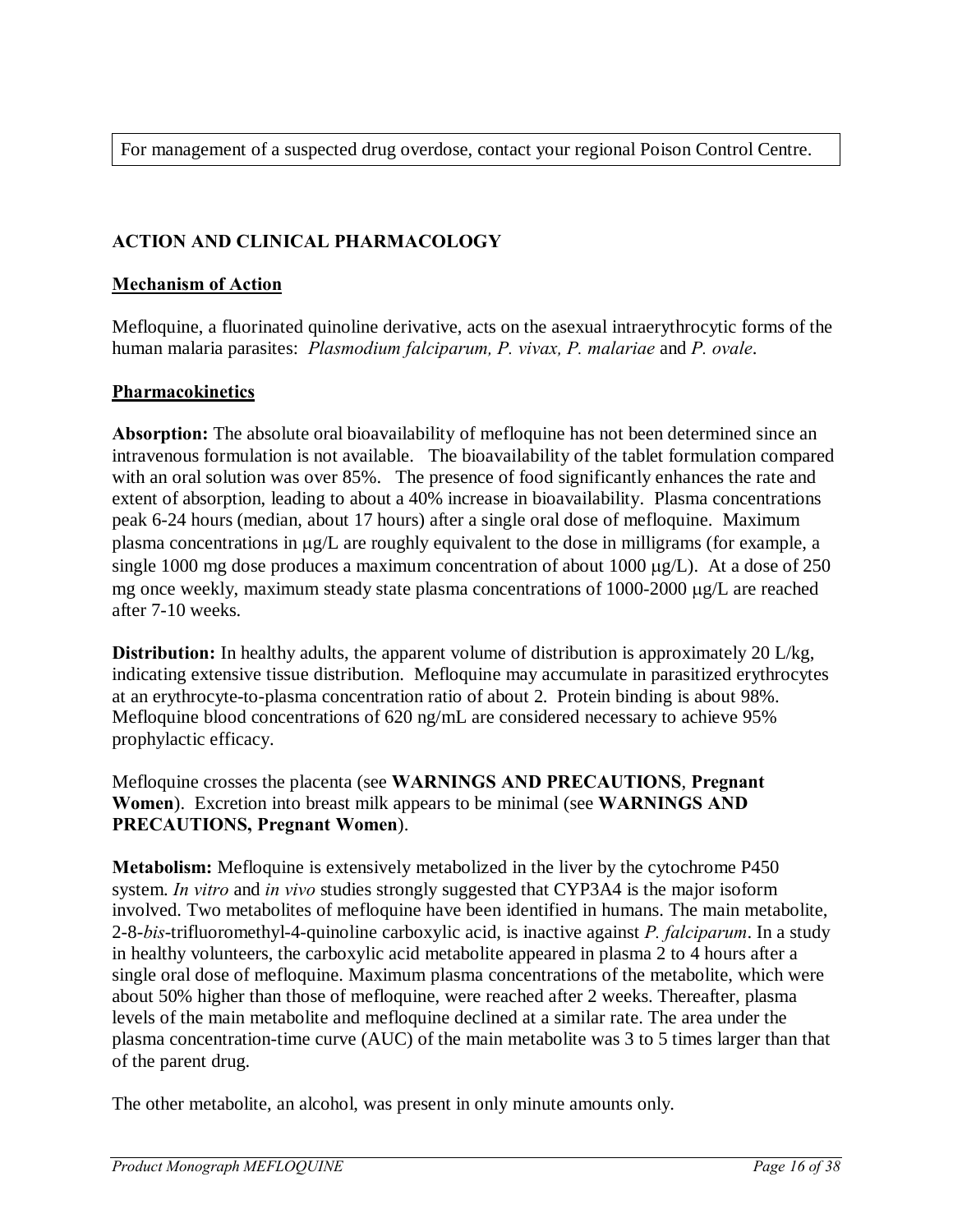**Excretion:** In several studies in healthy adults, the mean elimination half-life of mefloquine varied between 2 and 4 weeks, with an average of about 3 weeks. Total clearance, which is essentially hepatic, is in the order of 30 mL/min. There is evidence that mefloquine is excreted mainly in the bile and feces. In volunteers, urinary excretion of unchanged mefloquine and its main metabolite accounted for about 9% and 4% of the dose, respectively. Concentrations of their metabolites could not be measured in the urine.

During long-term prophylaxis the elimination half-life of mefloquine remains unchanged.

### **STORAGE AND STABILITY**

Store 15-30°C. Sensitive to moisture. Keep in the blister until consumed.

### **DOSAGE FORMS, COMPOSITION AND PACKAGING**

In addition to the active ingredient (mefloquine hydrochloride ) each MEFLOQUINE 250 mg tablet contains the non-medicinal ingredients microcrystalline cellulose, magnesium stearate, croscarmellose sodium and colloidal silicon dioxide.

<span id="page-16-1"></span><span id="page-16-0"></span>MEFLOQUINE 250 mg: Each white, round, biconvex tablet, cross scored on one side, and plain on the other side, contains 250 mg mefloquine (base) as mefloquine hydrochloride. Available in blister packs of 8 $\alpha$ .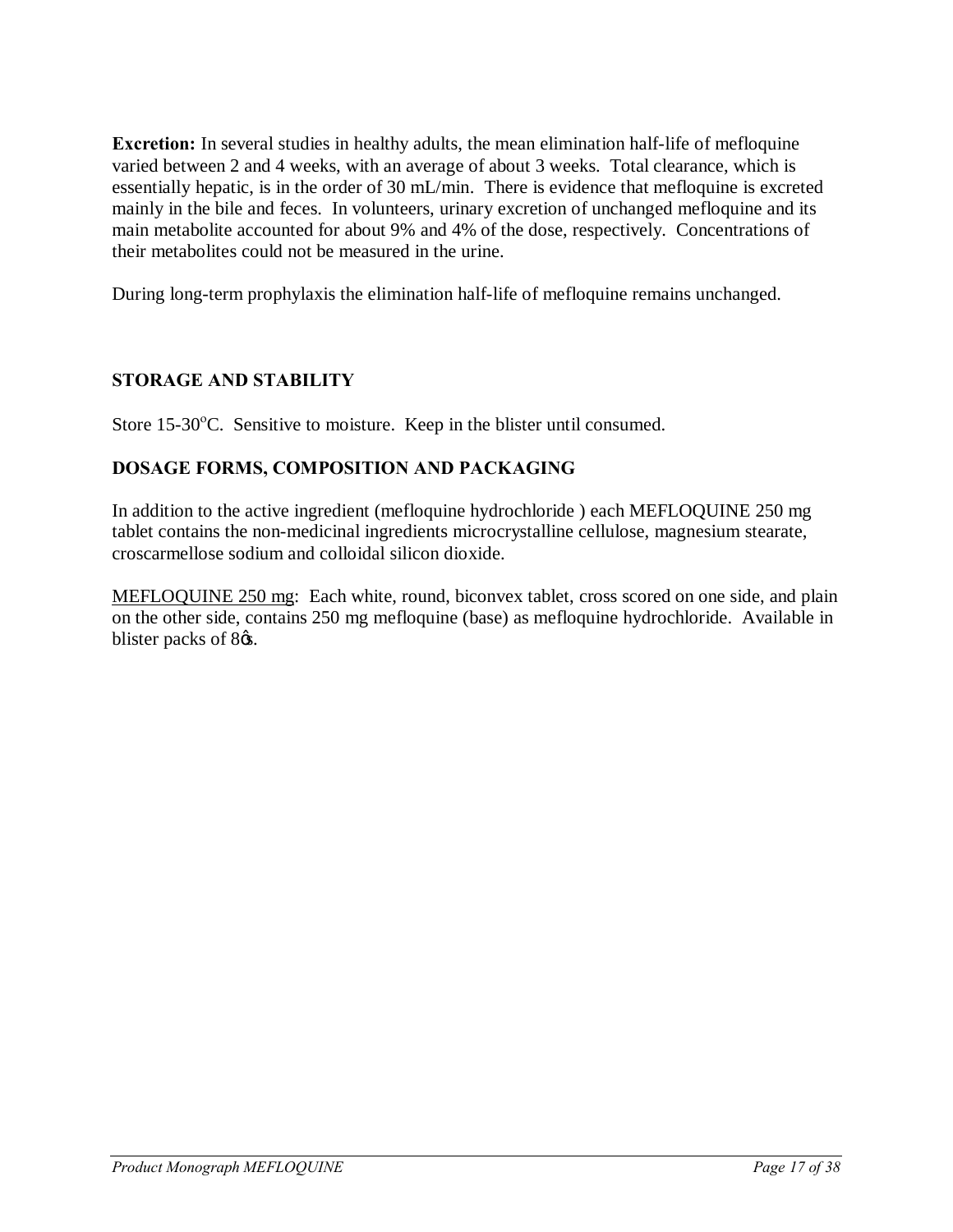### **PART II: SCIENTIFIC INFORMATION**

### **PHARMACEUTICAL INFORMATION**

#### **Drug Substance**

Common name: Mefloquine Hydrochloride

Chemical name:  $DL-Exythro-\alpha-(2-piperidyl)-2$ , 8-bis(trifluoromethyl)-4quinolinemethanol hydrochloride

Molecular formula and molecular mass:  $C_{17}H_{16}F_6N_2O\bullet HCl$  and 414.79

Structural formula:



<span id="page-17-0"></span>Physicochemical properties: Mefloquine is a 4-quinoline methanol derivative. It is a 2 aryl substituted chemical structural analog of quinine. The drug is a white to almost white crystalline powder. The solubility in water is 0.35 g/100 mL at 25<sup>o</sup>C. The pH of a 1% aqueous suspension is 5.0-6.5*.* The pka value is approximately 9. The substance melts at approximately 252°C with decomposition.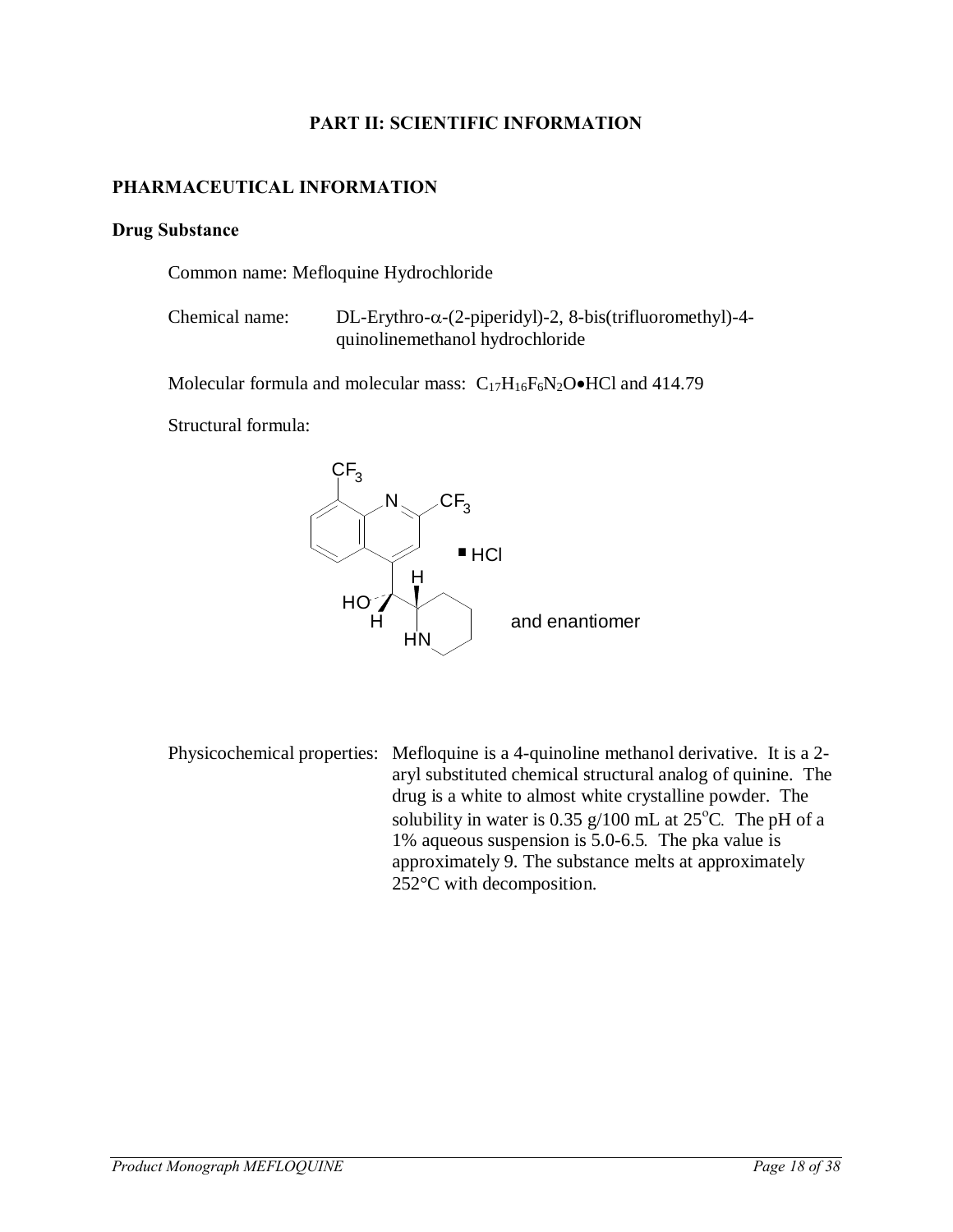# **CLINICAL TRIALS**

### **Comparative Bioavailability Studies**

A comparative bioavailability study was performed using healthy volunteers. The rate and extent of absorption of mefloquine HCl was measured and compared following oral administration of a single 1 x 250 mg dose of MEFLOQUINE (mefloquine HCl) tablets, or Lariam® (mefloquine HCl) tablets, under fed conditions. The results from measured data are summarized below.

<span id="page-18-0"></span>

| <b>Summary Table of the Comparative Bioavailability Data</b><br>Mefloquine (Dose: 1 x 250 mg) From Measured Data - Under Fed Conditions |                       |                    |                               |  |
|-----------------------------------------------------------------------------------------------------------------------------------------|-----------------------|--------------------|-------------------------------|--|
|                                                                                                                                         | Geometric Mean        |                    |                               |  |
|                                                                                                                                         | Arithmetic Mean (CV%) |                    | Ratio of Geometric            |  |
| Parameter                                                                                                                               | <b>MEFLOQUINE</b>     | Lariam® $\ddot{A}$ | Means $(\%)^{**}$             |  |
| $AUC_T$                                                                                                                                 | 17.4                  | 18.0               | 96.4                          |  |
| $(\mu g \hat{H}/mL)$                                                                                                                    | 18.0(27)              | 18.7(27)           | $(87.0 \t6 106.8)$            |  |
| $AUC_I$<br>$(\mu g \hat{H}/mL)$                                                                                                         | 73.8<br>86.8 (65)     | 65.7<br>75.4(53)   | $102.1^*$<br>$(89.6\ 6116.3)$ |  |
| $C_{\text{max}}$                                                                                                                        | 0.344                 | 0.352              | 97.9                          |  |
| $(\mu g/mL)$                                                                                                                            | 0.355(24)             | 0.358(19)          | (89.7 6 106.8)                |  |
| $T_{\text{max}}$ (h)*                                                                                                                   | 8.29(42)              | 9.19(102)          |                               |  |
| $t_{1/2}$ (h)*                                                                                                                          | 203 (73)              | 180 (51)           |                               |  |
| * Arithmetic means (CV%).                                                                                                               |                       |                    |                               |  |
| ** Based on the least squares estimate.                                                                                                 |                       |                    |                               |  |
| Based on Kel $(\lambda)$ as the covariate                                                                                               |                       |                    |                               |  |
| $\ddot{A}$ Lariam <sup>®</sup> is manufactured by Hoffmann La Roche Limited, and was purchased in Canada.                               |                       |                    |                               |  |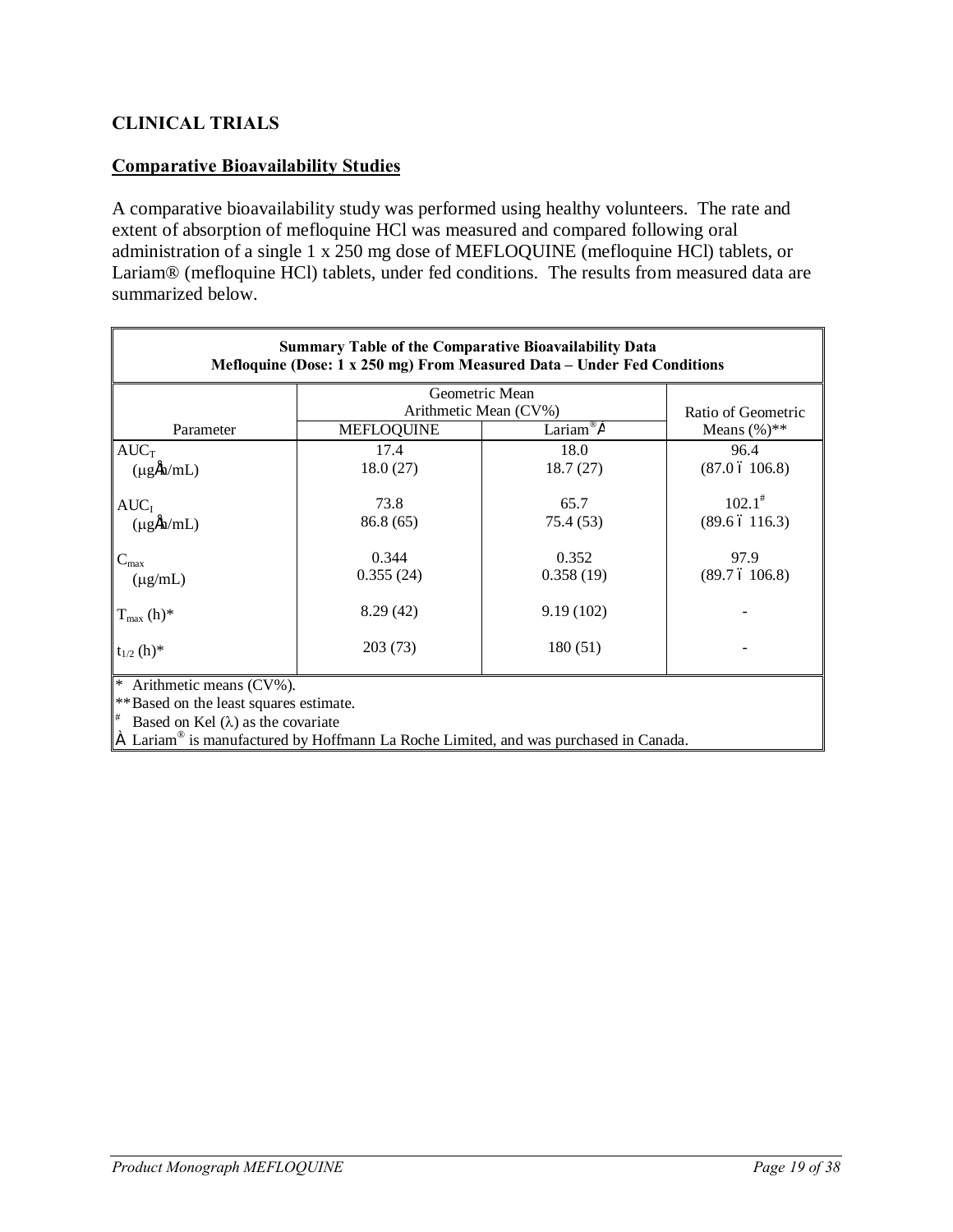### **PARASITOLOGY**

#### **Mechanism of Action**

Mefloquine is an antimalarial agent which acts as a blood schizonticide. Its exact mechanism of action is not known.

#### **Activity** *In Vitro* **and** *In Vivo*

#### *In Vitro Studies*

Below are results of mefloquine's ability, at varying concentrations, to inhibit the maturation of *P. falciparum* trophozoites formed in red blood cells.

| <b>Strain</b>                             | $ED_{50}(\mu g/L)$ |
|-------------------------------------------|--------------------|
| Drug-sensitive isolate from Africa        | 41.5               |
| Drug-resistant isolate from South Vietnam | 46.2               |

More sophisticated *in vitro* studies were performed later by using parasites from continuous culture of *P. falciparum*. These studies also showed no significant cross resistance against isolates obtained from a patient with malaria caused by *P. falciparum* resistant to multiple drugs.

| <b>Strain</b>                             | $ED_{50}(\mu g/L)$ |
|-------------------------------------------|--------------------|
| Drug-sensitive isolate from Africa        | $6.7 + 1.0$        |
| Drug-resistant isolate from South Vietnam | $7.8 + 1.4$        |

A study was performed to establish an *in vitro* culture system of four strains of *P. falciparum* to determine the antimalarial activity of mefloquine and reference antimalarials employing incorporation of  ${}^{3}$ H-hypoxanthine into RNA and DNA of the parasite as an endpoint.

The rate of hypoxanthine uptake is taken as a measure of parasite growth. The  $ID_{50}$ , i.e., the concentration causing 50% inhibition of uptake of [G-3 H]-hypoxanthine in the four strains of *P. falciparum* by mefloquine is shown below.

<span id="page-19-0"></span>

| P. falciparum Isolate | $\underline{\text{ID}}_{50}(\mu\text{g/L})$ |
|-----------------------|---------------------------------------------|
| Geneva 13             | 120.1                                       |
| East Africa           | 138.0                                       |
| <b>FD-III V</b>       | 127.0                                       |
| 7                     | 131.6                                       |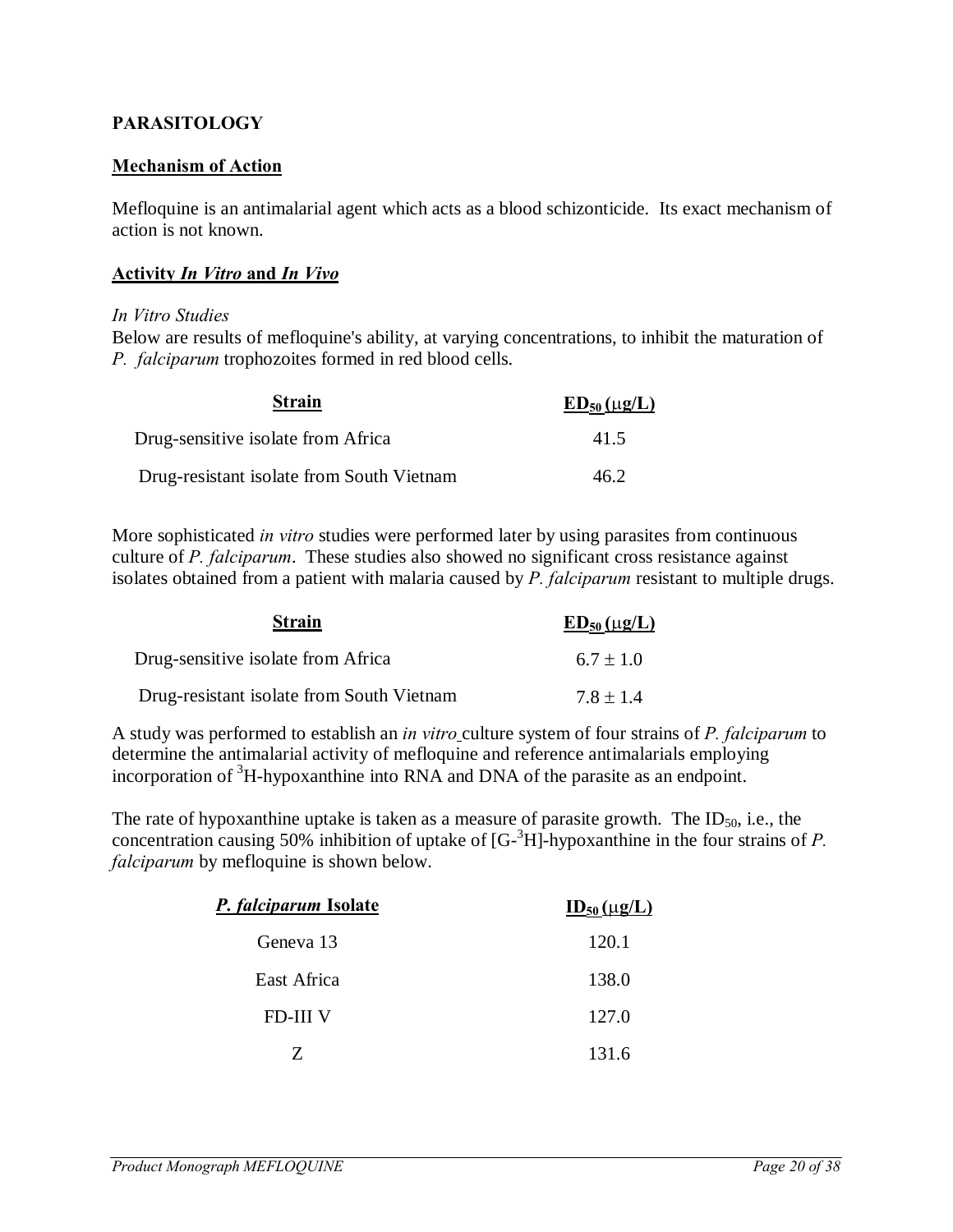The in *vitro* culture of *P. falciparum* strains and inhibition of hypoxanthine incorporation into DNA and RNA of the parasite is a rapid reproducible assay for antimalarial activity that can supplement the *in vitro* mouse assay.

### *In Vivo Studies*

### Rodent Studies

Studies of the antimalarial activity of mefloquine in mice were done with a variety of strains of rodent malaria with varying drug sensitivity patterns.

Mefloquine showed marked prophylactic activity when given in single oral doses of 5 to 200 mg/kg 6 to 96 hours before infection.

A study was performed to determine the ability of mefloquine to prevent malaria by exoerythrocytic effect (causal prophylaxis), and it was shown that mefloquine, given at 300- 1,000 mg/kg S.C. to mice infected with *P.y. nigeriensis* was minimally active at 300 and fully active at 1,000 mg/kg. Mefloquine was not active when given to chicks infected with *P. gallinaceum* at 15-480 mg/kg in peanut oil. The apparent prophylactic activity against *P.y. nigeriensis* was probably related to persistence of the drug with resulting activity on erythrocytic forms. Studies in which mefloquine was administered prior to inoculation of mice with *P.y. yoelii* showed such a persistent effect.

After infection was established, the onset of antimalarial activity was found to be slow and occurred 48 hours after drug treatment.

A study was performed to determine the chemotherapeutic activity of mefloquine against *P. berghei* in mice using varying dosage regimens. Mice that were tested for suppressive activity were given I.P. erythrocytes that were infected with strain Anka of *P. berghei* and received four oral doses six hours before and 24, 48 and 72 hours after infection. The  $ED_{50}$  and  $ED_{90}$  of mefloquine were 1.8 and 4.0 mg/kg, respectively.

Experimental studies were performed in mice infected with *P. berghei* to assess the activity of mefloquine in combination with other potential new drugs. Results were additive when mefloquine was combined with the following drugs: 5-Fluroorotic acid, two types of quinolinemethanols, a phenanthrenemethanol, pyrimethamine and sulfaphenazole.

# Simian Studies

Antimalarial studies with mefloquine were initially performed in rhesus monkeys infected with *P. cynomolgi*. The infections were cured by daily oral doses of 10 or 31.6 mg/kg/day for two days.

Mefloquine was tested in 100 New World owl monkeys (Aotus trivirgatus) infected with *Plasmodium falciparum* and showed remarkable activity. Mefloquine was nearly equally effective against both drug sensitive and drug resistant strains of *P. falciparum*. There appeared to be little difference in cure rates whether the drug was given orally in single doses or whether the same dose was divided into daily increments. The results are shown below.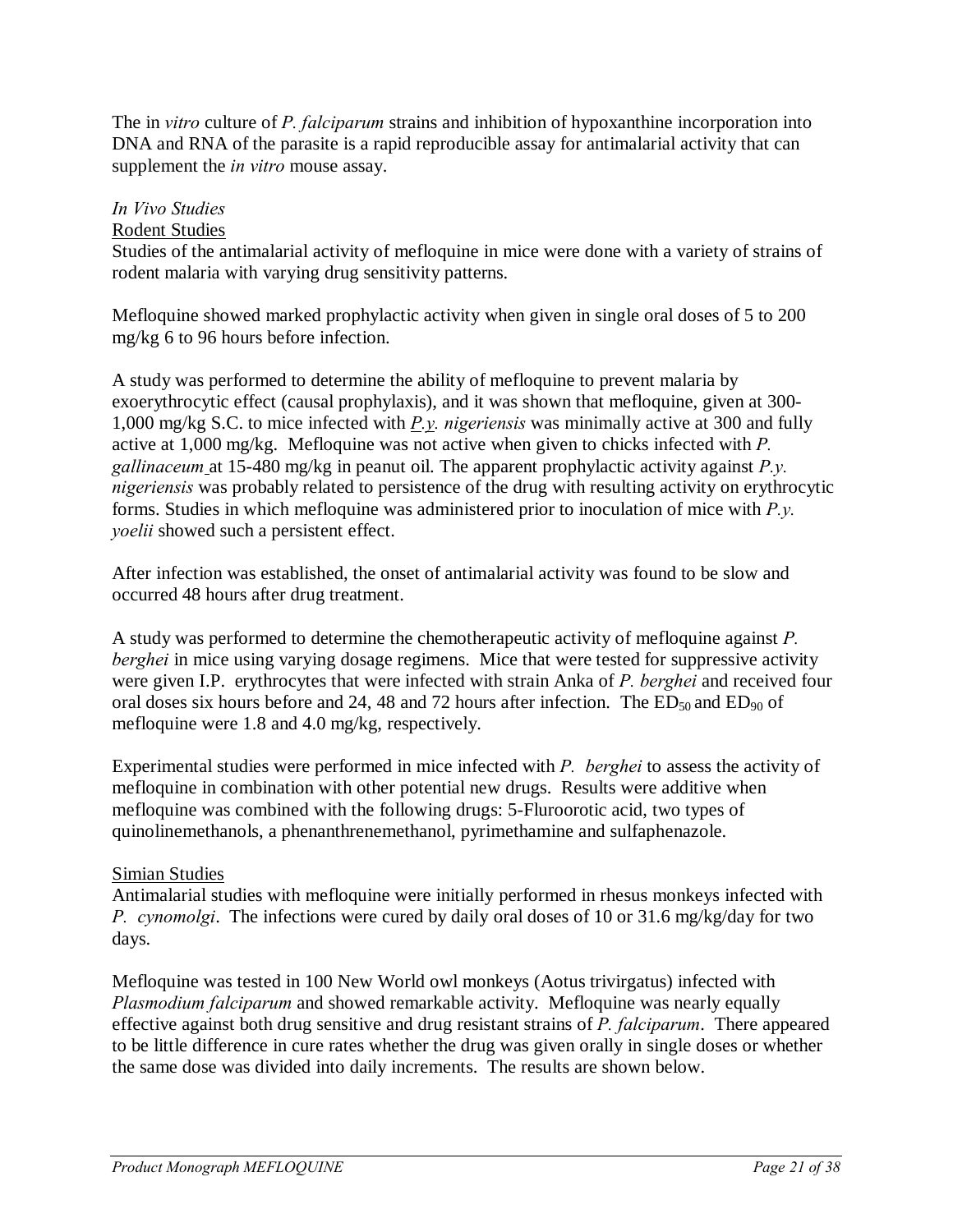| <b>Isolate</b> | <b>Total Dose</b><br>(mg/kg) | Number of<br><b>Daily Doses</b> | <b>Results</b><br>Cured/Total |
|----------------|------------------------------|---------------------------------|-------------------------------|
| Chloroquine-   | $\leq$ 2.74                  | $1 - 7$                         | 0/18                          |
| susceptible    | 5.48                         |                                 | 2/3                           |
|                | 5.48                         | 3                               | 1/3                           |
|                | 10.94                        |                                 | 6/7                           |
|                | 10.94                        | 3                               | 6/6                           |
|                | 10.94                        | 7                               | 4/8                           |
|                | 21.9                         |                                 | 5/6                           |
|                | $\geq 43.75$                 | $1 - 7$                         | 19/19                         |
| Chloroquine-   | $\leq$ 5.48                  | $1 - 7$                         | 0/25                          |
| Resistant      | 10.94                        |                                 | 3/3                           |
| OK strain      | 10.94                        | 3                               | 3/6                           |
|                | 10.94                        | 7                               | 5/7                           |
|                | 21.9                         | 3                               | 2/3                           |
|                | 21.9                         | 7                               | 2/5                           |
|                | $\geq 43.75$                 | $1 - 7$                         | 18/19                         |

The activity of mefloquine administered intravenously was also studied in the New World owl monkey. Doses of 30 mg/kg, administered as a single dose or divided into equal daily doses of 10 mg/kg/day for three days, was uniformly curative.

The activity of mefloquine against relapsing malaria was assessed in sporazoite induced infections in monkeys. The initial studies used *P. cynomolgi* in rhesus monkeys. When the drug was administered for nine days beginning two days before sporozoite inoculation, no causal prophylactic activity was detected at doses up to 20 mg/kg/day.

Additional studies in the same model were performed to evaluate the effect of mefloquine on persistent exoerythrocytic forms (hypnozoite). Chloroquine was administered in doses known to eliminate erythrocytic forms of the parasite. Concurrently, mefloquine was administered in daily oral doses up to 40 mg/kg/day for seven days. All infections reoccurred indicating that mefloquine has no significant exoerythrocytic activity. However, doses of 10 mg of mefloquine per kg per day for seven days were uniformly curative in this model when given in combination with primaquine, a drug with known exoerythrocytic activity.

The activity against erythrocytic forms of *P. vivax* was studied in owl monkeys infected with this parasite. The drug was found to be more effective against this parasite than against *P. falciparum*.

# **Cross-Resistance Studies**

Mefloquine is active against malarial parasites resistant to other antimalarials such as chloroquine and other 4-aminoquinoline derivatives, proguanil pyrimethamine and pyrimethamine-sulfonamide combinations.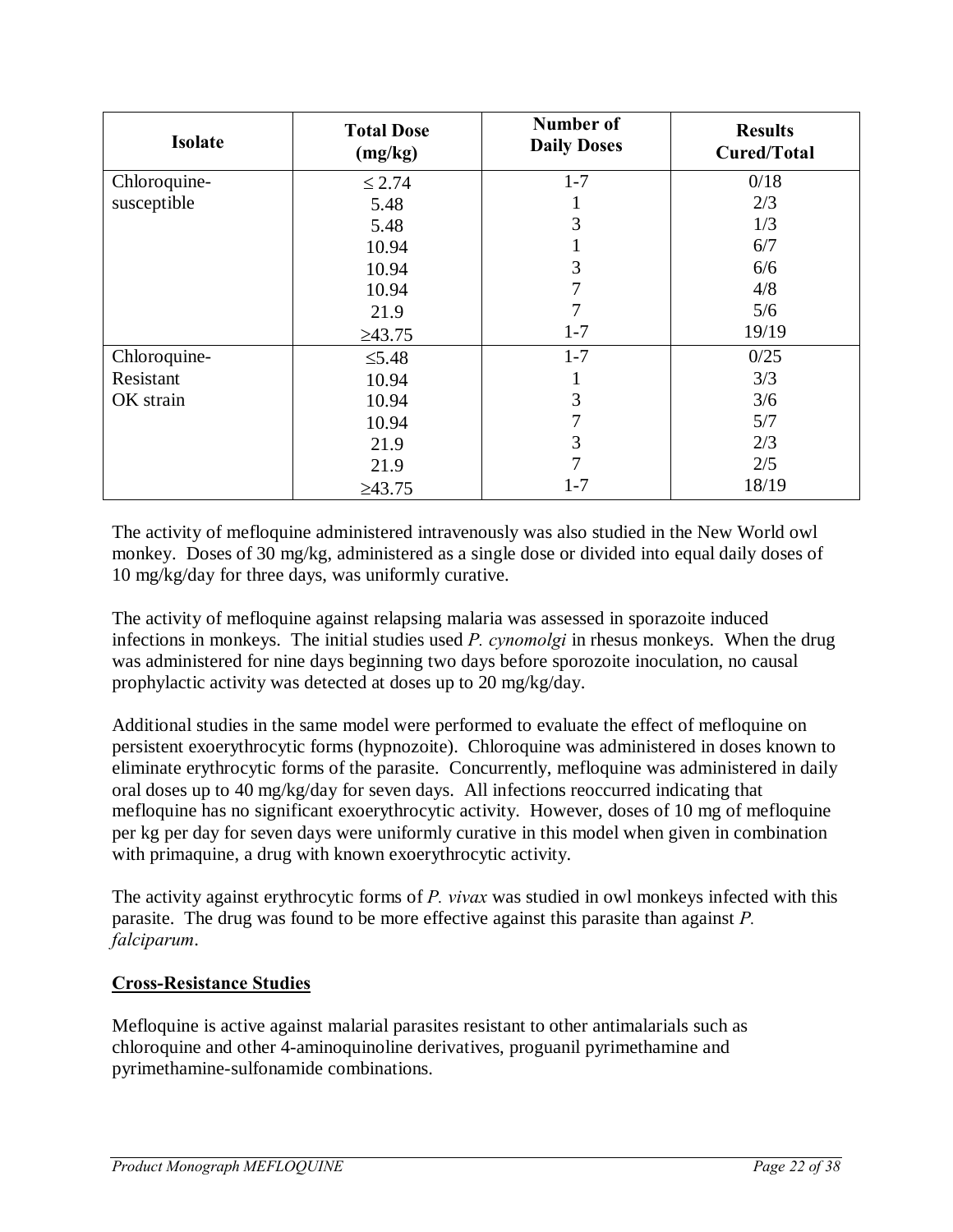Resistance to a variety of standard antimalarial drugs was induced in strains of rodent malaria in order to determine cross-resistance with new antimalarial drugs. Results of various studies for cross-resistance with mefloquine are shown in Table 2.

| тарыз 4                                 |                                 |  |  |  |
|-----------------------------------------|---------------------------------|--|--|--|
| <b>Strain</b>                           | <b>Cross-Resistance Factor*</b> |  |  |  |
| chloroquine-resistant <i>P. berghei</i> | 20, > 91, 1.8, 2.4              |  |  |  |
| chloroquine-resistant P. vinckei        |                                 |  |  |  |
| triazine-resistant $P$ . berghei        | 1.3, 0.8                        |  |  |  |
| sulphone-resistant P. berghei           | 1.1                             |  |  |  |
| quinine-resistant P. berghei            | > 83                            |  |  |  |
| pyrimethamine-resistant P. berghei      | 0.7                             |  |  |  |

**TABLE 2**

\* Cross-resistance factor obtained by dividing the dose mefloquine required for 90% suppression of parasitemia  $(SD_{90})$  in the resistant strain by the  $SD_{90}$  of mefloquine in the parent or drug-sensitive strain.

Resistance to mefloquine was induced in mice infected with *P. berghei*. After nine weekly passages, a greater than 20-fold degree of resistance had developed. The rate of induction was faster than with chloroquine. By combining mefloquine with pyrimethamine, primaquine or sulfaphenazole, the rate of the development of resistance to mefloquine was decreased.

Cross-resistance between mefloquine and halofantrine and cross-resistance between mefloquine and quinine have been observed in some regions.

# **TOXICOLOGY**

### **Teratology/Embryotoxicity Studies**

Mefloquine administered to pregnant mice, rats, and rabbits was teratogenic at doses similar to the clinical acute treatment dose of 21 to 25 mg/kg, based on body surface area comparisons. In all three animal species, CNS effects (e.g., exencephaly, hydrocephaly or partially missing medulla oblongata) and craniofacial malformations were observed. At the same doses, mefloquine was also embryotoxic in mice and rabbits. All of these findings were observed at doses that were maternally toxic.

### **Mutagenicity Studies**

<span id="page-22-0"></span>Mefloquine was not found to be mutagenic in the following tests: Ames Test, Fluctuation Test, Host (Mouse) Mediated Assay, Micronucleus Test, Induction of Point Mutations, Yeast Treat and Plate Test.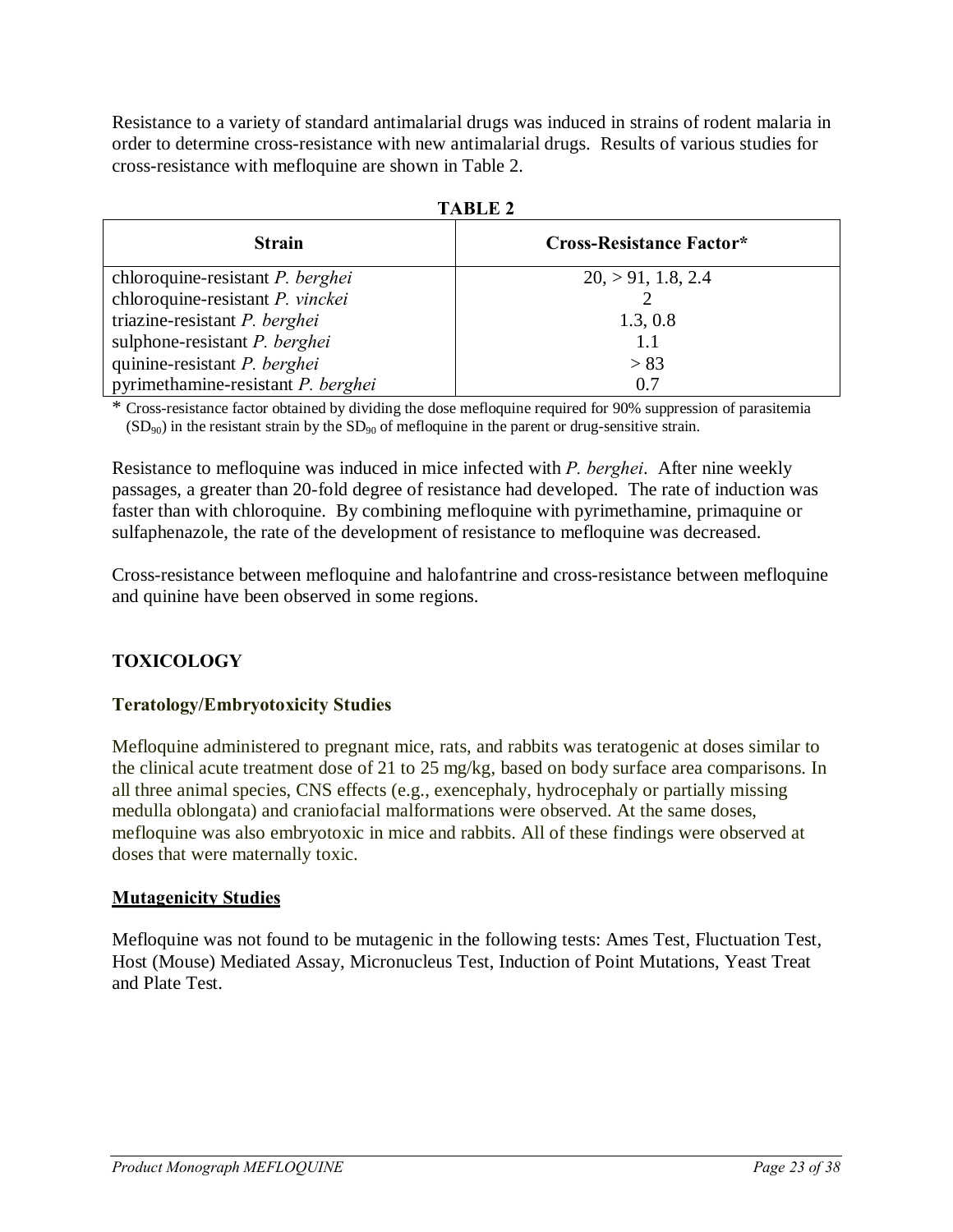# **Carcinogenicity**

Two year studies were performed with both  $BDF<sub>1</sub>$  mice and Long Evans Hooded rats with the maximum dose group receiving 30 mg/kg/day. Carcinogenic effects related to mefloquine administration were not observed.

### **Special Toxicity Studies**

Ocular lesions were observed in rats fed mefloquine daily for 2 years. All surviving rats given 30 mg/kg/day had ocular lesions in both eyes characterized by retinal degeneration, opacity of the lens, and retinal edema. Similar but less severe lesions were observed in 80% of female and 22% of male rats fed 12.5 mg/kg/day for 2 years. At doses of 5 mg/kg/day, only corneal lesions were observed. They occurred in 9% of rats studied.

Male Wistar rats orally administered-mefloquine daily for 22 days at the equivalent human therapeutic plasma concentration showed CNS penetration of mefloquine, with a 30-50 fold greater brain/plasma drug ratio up to 10 days after the final dose administered.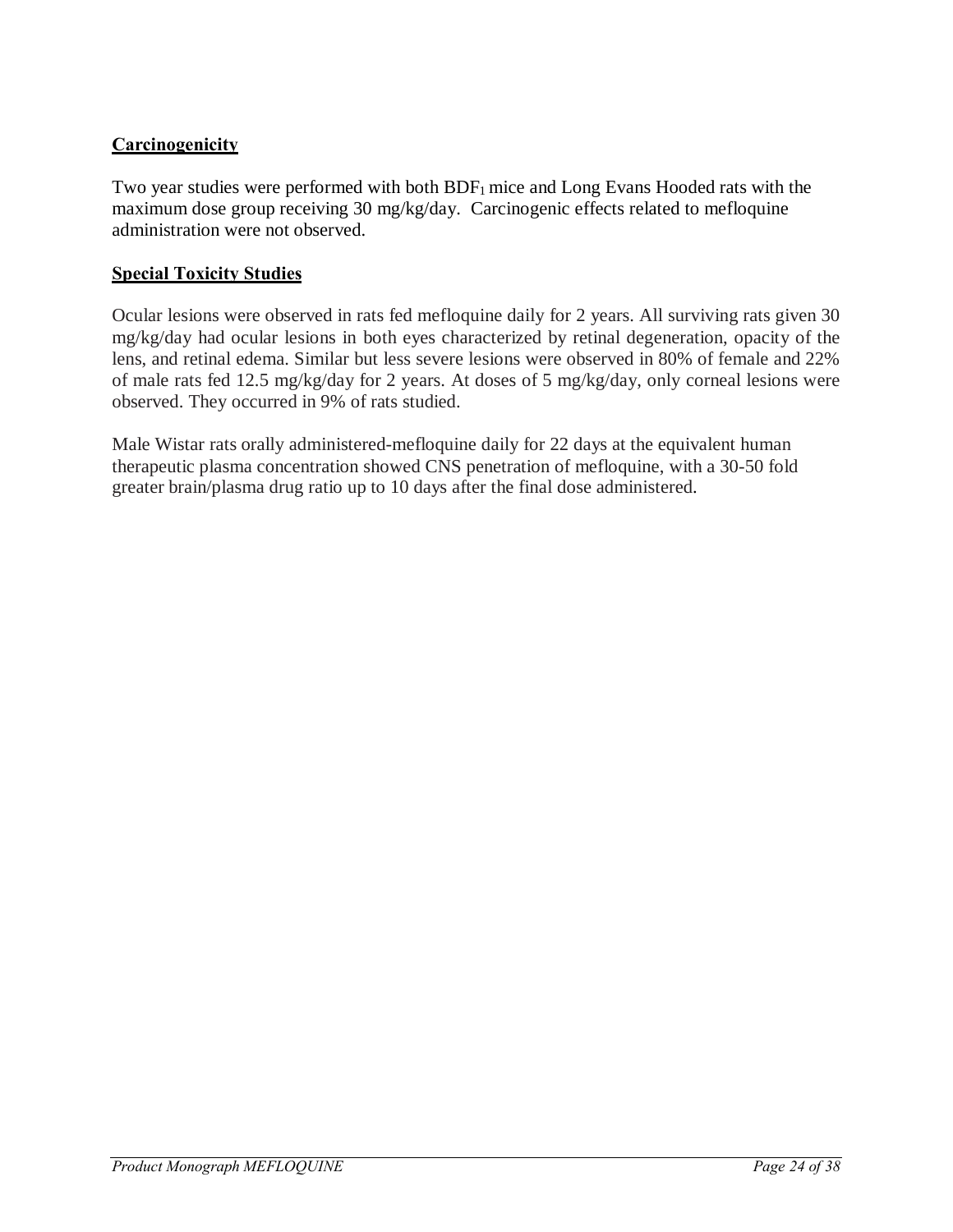#### **REFERENCES**

- 1. Anon. Mefloquine for malaria. Med Lett Drugs Ther 1990; 3 1:13-14.
- 2. Anon. Mefloquine a new antimalarial. Drug Ther Bull 1991; 29: 51-52.
- 3. Anonymous. Guidelines for malaria prevention revised to include primary role for mefloquine. Clin. Pharm. 1990; 9: 599.
- 4. Arthur JD, Shanks GD, Echeverria P. Mefloquine prophylaxis. Lancet 1990; 335: 972.
- 5. Axmann A, et al. Long-term malaria prophylaxis with Mefloquine in Cambodia, 1993. Travel Medicine International 1994; 12: 13-18.
- 6. Bem JL, Kerr L, Stuerchler D. Mefloquine prophylaxis: an overview of spontaneous reports of severe psychiatric reactions and convulsions. J Trop Med Hyg 1992; 95: 167-179.
- *7.* Boudreau E, et al. Tolerability of prophylactic Lariam" regimens. Trop Med Parasitol 1993*;*  44: 257-265.
- 8. Boudreau E, et al. Mefloquine kinetics in cured and recrudescent patients with acute falciparum malaria and in healthy volunteers. Clinical Pharmacology & Therapeutics 1990; 48: 399-409.
- 9. Bradley D. Prophylaxis against malaria for travelers from the United Kingdom. Br Med J 1993; 306: 1247-1252.
- 10. Centers for Disease Control. Revised dosing regimen for malaria prophylaxis with mefloquine. Morbidity and Mortality wkly Rep. 1990; Sept. 14: 630.
- 11. Chongsuphajaisiddhi T, Sabchareon A, Chantavanich P, et al. A phase-Ill clinical trial of mefloquine in children with chloroquine-resistant falciparum malaria in Thailand. Bull WHO 1987; 65: 223-226.
- 12. Desjardins RE, Pamplin CL, Von Bredow J, et al. Kinetics of a new antimalarial, mefloquine. Clin Pharmacol Ther 1979; 26: 372-379.
- 13. Dixon KE, Pitaktong U, Phintuyothin P. A clinical trial of mefloquine in the treatment of Plasmodium vivax malaria. Am J Trop Med Hyg 1985; 34: 435-437.
- <span id="page-24-0"></span>14. Edstein MD, Veenendaal J. R, Hyslop R. Excretion of mefloquine in human breast milk. Chemotherapy 1988; 34: 165-169.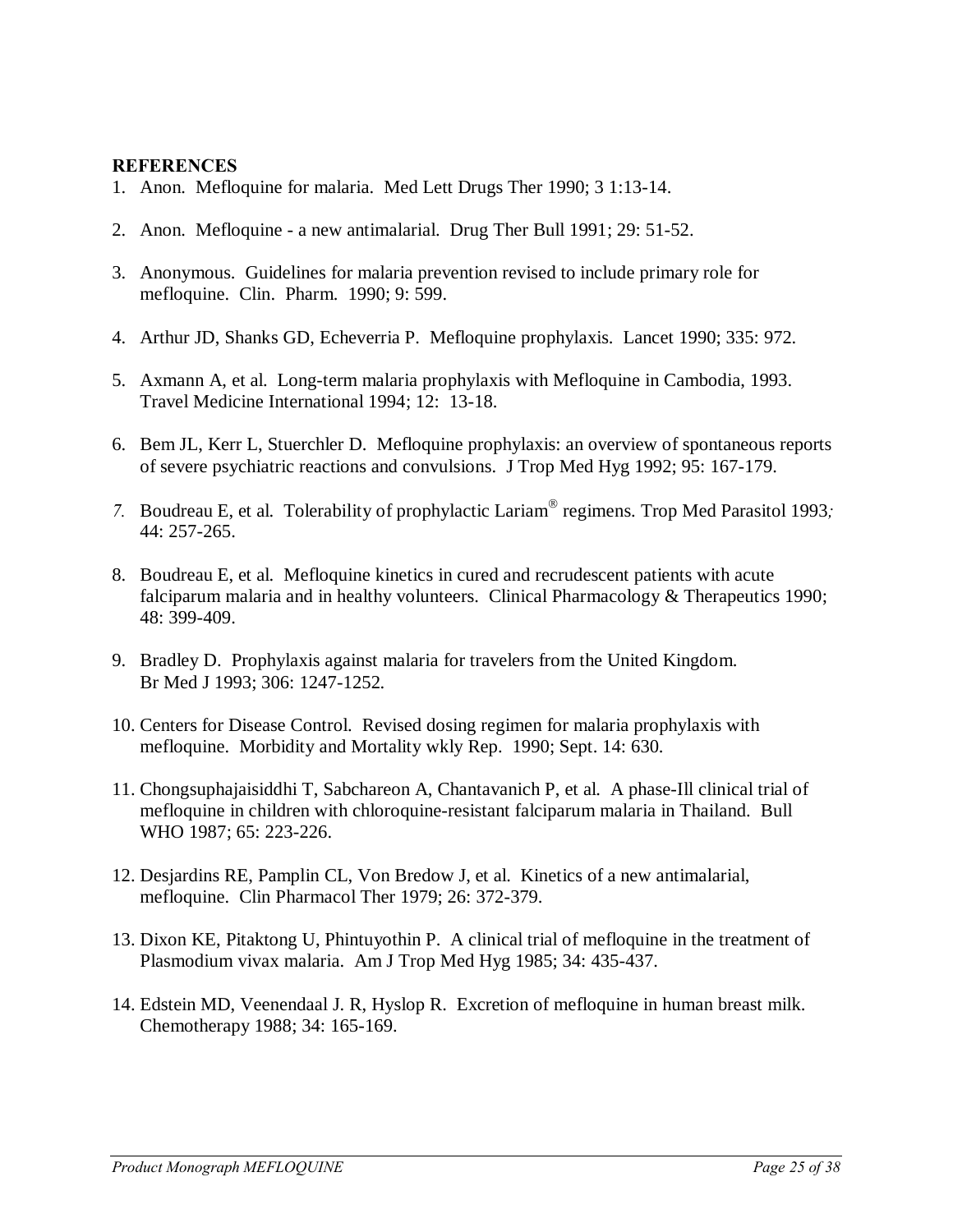- 15. Eléfant E, et al. Grossesse et paludisme, mefloquine. 7 ans de suivi en tératovigilance. (Pregnancy and malaria, mefloquine. 7 years of follow-up in teratological monitoring). Symposium satellite du 3 me CIPI, 6 avril 1994, Nice Acropolis.
- 16. Franssen G, et al. Divided-dose kinetics of mefloquine in man. Br J Clin Pharmac 1989; 28: 179-184.
- 17. Hellgren U. et al. Standard and reduced doses of mefloquine for treatment of *Plasmodium falciparum* in Tanzania: Whole blood concentrations in relation to adverse reactions, in vivo response and in vitro susceptibility. Am J Trop Med Hyg 1991; 45: 254-262.
- 18. Karbwang J, Bangchang KN, Supapojana A, et al. Pharmacokinetics of prophylactic mefloquine in Thai healthy volunteers. SE Asian J Trop Med Publ Health 1991; 22: 68-71.
- 19. Karbwang J, White NJ. Clinical pharmacokinetics of mefloquine. Clin Pharmacokinet 1990; 19: 264-279.
- 20. Karbwang J, Bangchang KN, Bunnag D, et al. Pharmacokinetics and pharmacodynamics of mefloquine in Thai patients with acute falciparum malaria. Bull WHO 1991; 69: 207-212.
- 21. Karbwang J, et al. A comparison of the pharmacokinetics of mefloquine in healthy Thai volunteers and in Thai patients with falciparum malaria. Eur J Clin Pharmacol 1988; 35: 677-680.
- 22. Lobel HO, et al. Effectiveness and tolerance of long-term malaria prophylaxis with mefloquine. JAMA 1991; 265: 361-364.
- 23. Lobel H, Miani M, Eng T, et. al. Long-term malaria prophylaxis with weekly mefloquine. The Lancet 1993; 341: 848-851.
- 24. Looareesuwan S, et al. Studies of mefloquine bioavailability and kinetics using a stable isotope technique: a comparison of Thai patients with falciparum malaria and healthy Caucasian volunteers. Br J Clin Pharmac 1987; 24: 37-42.
- 25. Luxemburger C, et al. Mefloquine in infants and young children. Annals of Tropical Pediatrics 1996; 16: 218-286.
- 26. Magnussen P, Bygbjerg C. Treatment of Plasmodium falciparum malaria with mefloquine alone or in combination with iv quinine at the Department of Communicable and Tropical Diseases, Rigshospitalet, Copenhagen 1982-1988. Dan Med Bull 1990; 37: 563-564.
- 27. Mimica I, Fry W, Schwartz DE. Multiple-dose kinetic study of mefloquine in healthy male volunteers. Chemotherapy 1983; 29: 184-187.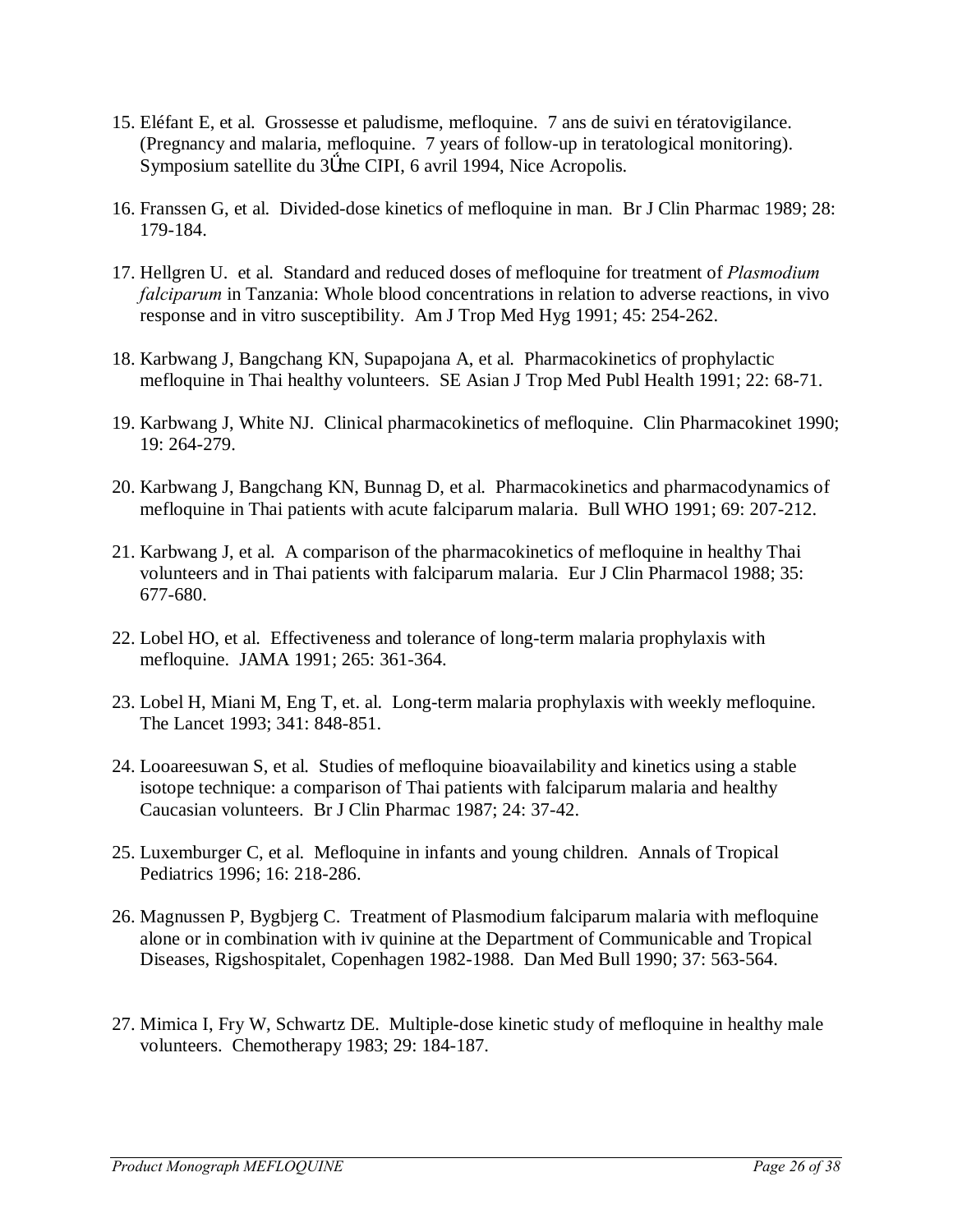- 28. Na Bangchang K., et al. Absorption kinetics of mefloquine in pregnant patients with chloroquine-resistant falciparum malaria. Brit J Clin Pharmacol 1990; 29: 1149P-1150P.
- 29. Nosten F, et al. Mefloquine antimalarial prophylaxis in pregnancy: dose finding and pharmacokinetic study. Brit J Clin Pharmacol 1990; 30: 79-85.
- 30. Nosten F, et al. Mefloquine pharmacokinetics and resistance in children with acute falciparum malaria. Brit J Clin Pharmacol 1991; 31: 556-559*.*
- 31. Nosten F, et al. Mefloquine prophylaxis prevents malaria during pregnancy: A double-blind, placebo-controlled study. The Journal of Infectious Diseases 1994; 169: 595-603.
- 32. Palmer KJ, et al. Mefloquine A review of its antimalarial activity, pharmacokinetic properties and therapeutic efficacy. Drugs 1993; 45: 430-475.
- 33. Pennie RA, et al. Steady state pharmacokinetics of mefloquine in long-term travellers. Transactions of the Royal Society of Tropical Medicine and Hygiene 1993; 87: 459-462*.*
- 34. Schwartz DE, et al. Urinary excretion of mefloquine and some of its metabolites in African volunteers at steady state. Chemotherapy 1987; 33: 305-308.
- 35. Schwartz DE, et al. Single-dose kinetics of mefloquine in man / Plasma levels of the unchanged drug and one of its metabolites. Chemotherapy 1982; 28: 70-84.
- 36. Schwartz D, Jauch R. Pharmacokinetics and metabolism of mefloquine. World Health Organization WHO/MAL 1982; 82.979: 1-9.
- 37. Singhasivanon V, Chongsuphajaisiddhi T, Sabcharoen A, et al. Pharmacokinetics of mefloquine in children aged 6 to 24 months. Eur J Drug Met Pharmacok 1992; 17: 275-279.
- 38. Slutsker LM, et al. Mefloquine therapy for *Plasmodium falciparum* malaria in children under 5 years of age in Malawi: in vivo/in vitro efficacy and correlation of drug concentration with parasitological outcome. Bull WHO 1990; 68: 53-59.
- 39. Smithuis FM et al. Comparison of two mefloquine regimens for treatment of Plasmodium falciparum malaria on the northeastern Thai-Cambodian Border. Antimicrobial Agents and Chemotherapy 1993; 37: 1977-1981.
- 40. Sowumni A, Salako LA. Evaluation of the relative efficacy of various antimalarial drugs in Nigerian children under five years of age suffering from acute uncomplicated falciparum malaria. Annals of Tropical Medicine and Parasitology 1992;86:1-8.
- 41. Steffen R, Fuchs E, Schildknecht J, et. al. Mefloquine compared with other malaria chemoprophylactic regimens in tourists visiting East Africa. The Lancet 1993; 341(May 22, 1993): 1299-1303.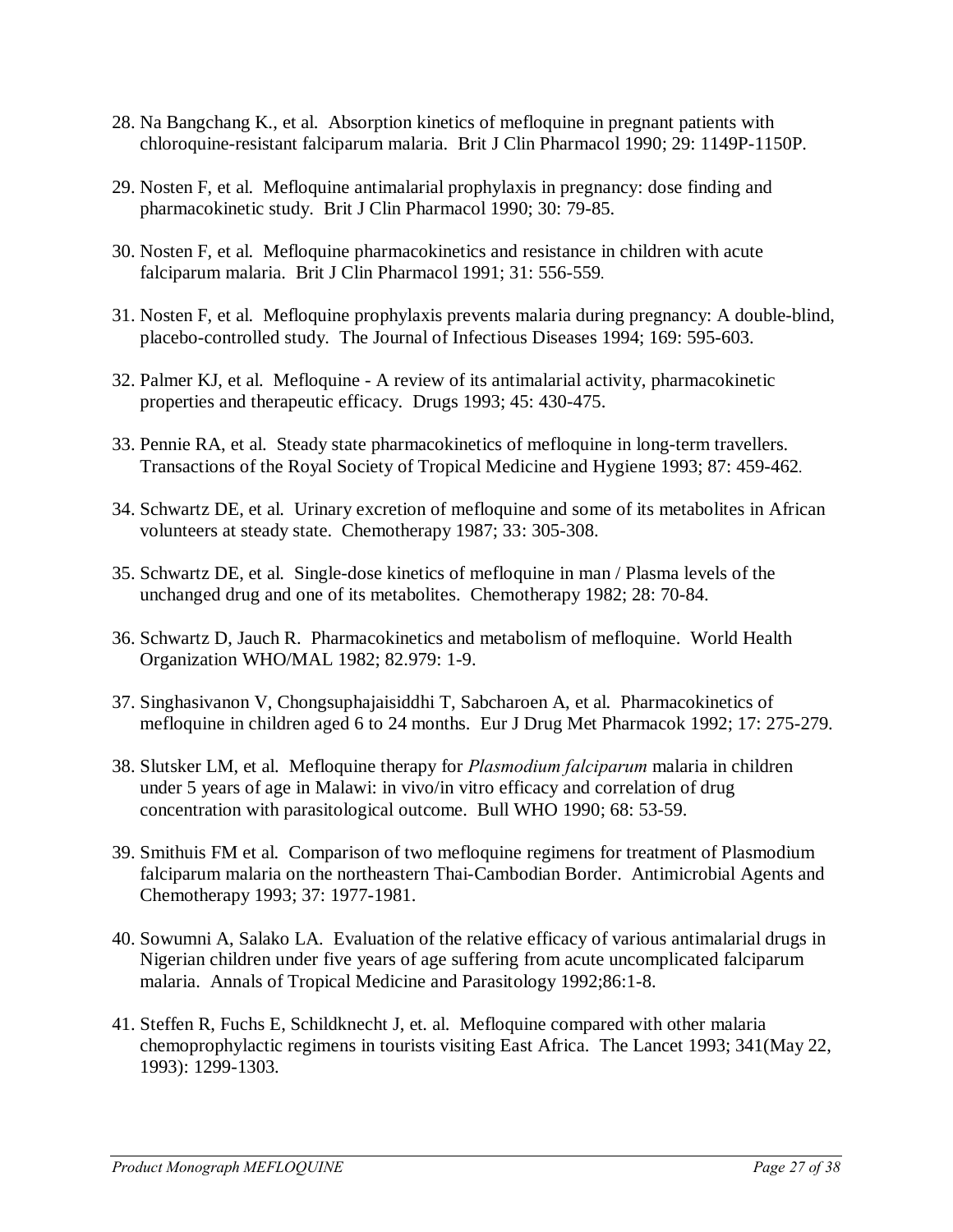- 42. Ter Kuile FO, et al. High-dose mefloquine in the treatment of multidrug-resistant falciparum malaria. J Infect Dis 1992; 166: 1393-1400.
- 43. Weinke T, Trautmann M, Held T, et al. Neuropsychiatric side effects after the use of mefloquine. Am J Trop Med Hyg 1991; 45(1): 86-91.
- 44. White NJ. Mefloquine in the prophylaxis and treatment of falciparum malaria. Brit Med J 1994; 308: 286-287.
- 45. Product Monograph PrLARIAM® (mefloquine hydrochloride tablets) 250 mg. Hoffmann-La Roche Limited Control No. 126525. Date of Revision: March 03, 2011.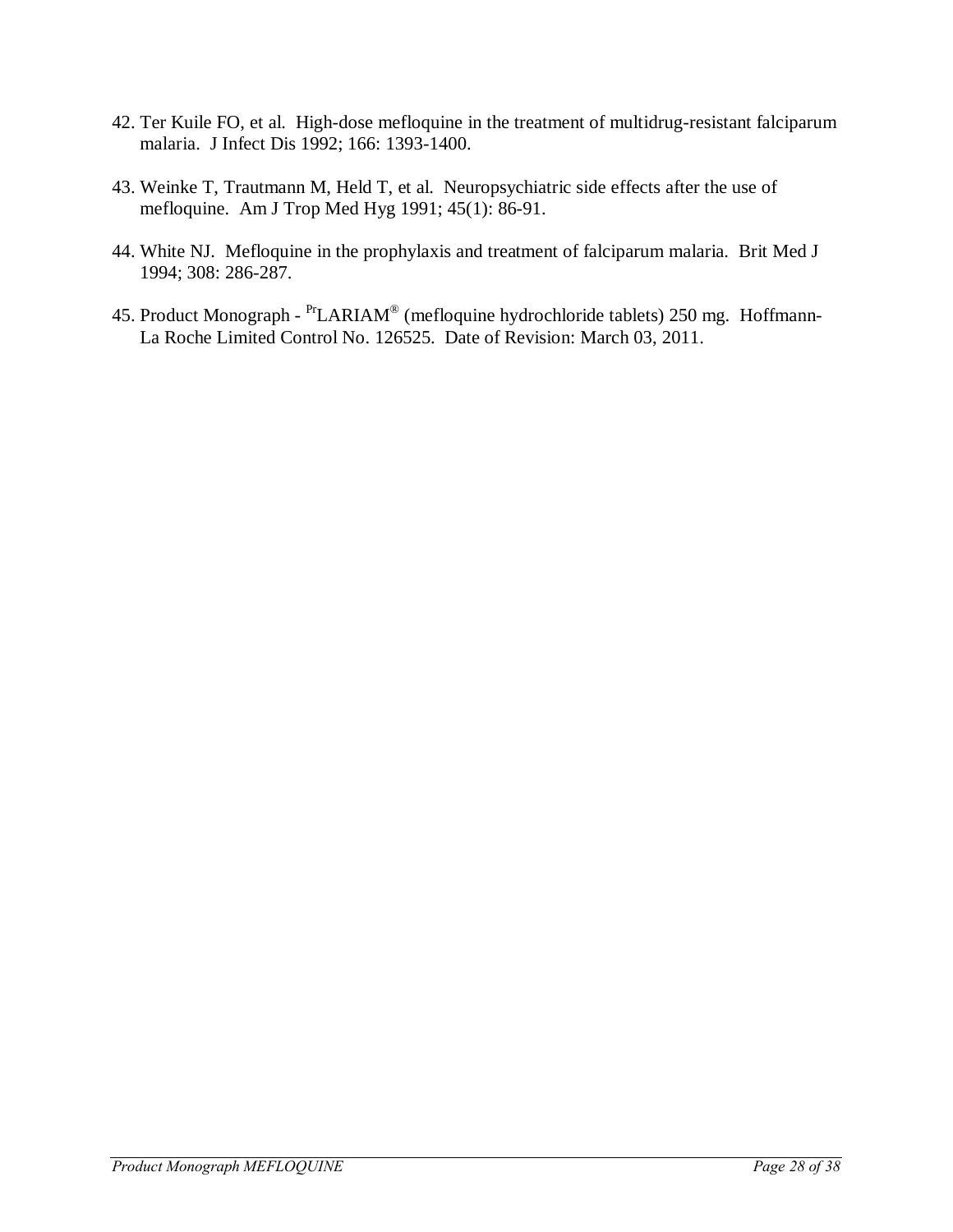#### **READ THIS FOR SAFE AND EFFECTIVE USE OF YOUR MEDICINE PATIENT MEDICATION INFORMATION**

#### **MEFLOQUINE Mefloquine Tablets 250 mg mefloquine (as mefloquine hydrochloride)**

Read this carefully before you start taking **MEFLOQUINE** and each time you get a refill. This leaflet is a summary and will not tell you everything about this drug. Talk to your healthcare professional about your medical condition and treatment and ask if there is any new information about **MEFLOQUINE**.

The Patient Medication Information leaflet for MEFLOQUINE is intended only for travellers who are taking MEFLOQUINE to prevent malaria. The information may not apply to patients who are sick with malaria and who are taking MEFLOQUINE to treat malaria.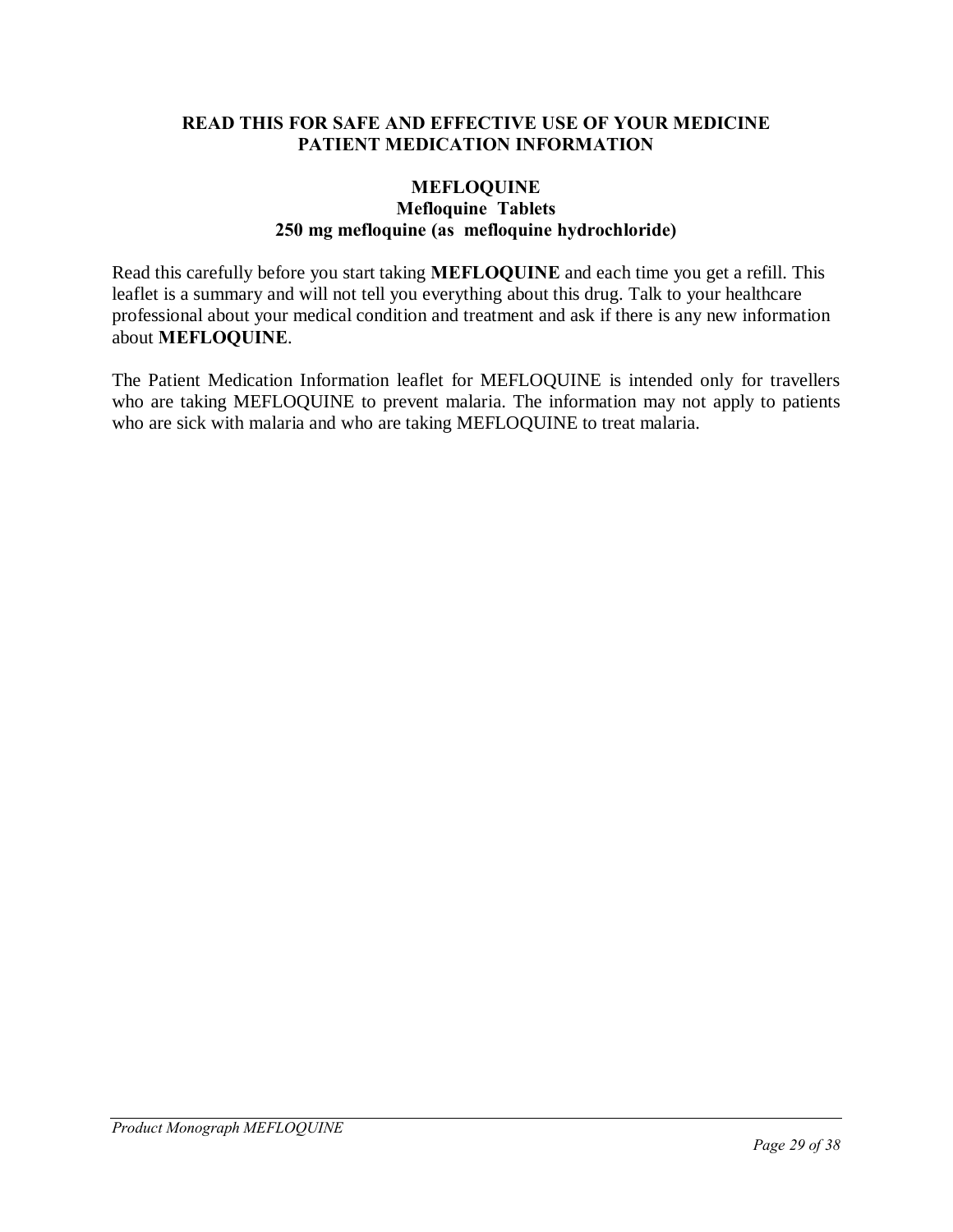### **Serious Warnings and Precautions**

- MEFLOQUINE may not be right for you. Tell your healthcare professional if you suffer from any mental health illness that affect mood, thinking and behavior such as depression, anxiety, psychosis, schizophrenia  $\acute{o}$  either now, or in the past.
- **MEFLOQUINE can cause serious mental problems in some people.** These serious side effects may occur suddenly and may last for months to years after stopping MEFLOQUINE. Symptoms of serious mental problems may include:
	- $\blacksquare$  anxiety
	- ß unreasonable feeling that people are trying to harm you, do not like you, etc. (Paranoia)
	- $\blacksquare$  depression
	- $\blacksquare$  seeing or hearing things that are not there (hallucinations)
	- $\blacksquare$  thought of suicide or harming yourself
	- $\blacksquare$  feeling restless,
	- $\blacksquare$  feeling confused
	- $\blacksquare$  unusual behavior
- · **MEFLOQUINE can cause serious nervous system problems in some people**. Symptoms of serious nervous system problems may include:
	- $\blacksquare$  dizziness
	- a feeling that you or things around you are moving or spinning (vertigo)
	- $\blacksquare$  loss of balance
	- $\blacksquare$  ringing sound in your ears (tinnitus)
	- convuslions (seizures) in people who already have seizures (epilepsy)
	- $\blacksquare$  unable to sleep (insomnia)
	- dizziness, vertigo, tinnitus, and loss of balance
- These serious mental and nervous system side effects may occur at any time while you are taking MEFLOQUINE, may last for months or years after stopping MEFLOQUINE, and in some cases may become permanent in some people.
- Seek medical help right away if you have any of the symptoms listed above. You may have to stop Mefloquine because of its side effects. If you stop Mefloquine, you will need another medicine to prevent malaria.
- An information wallet card is provided at the end of this leaflet. Cut it out and carry it with you when you are taking MEFLOQUINE.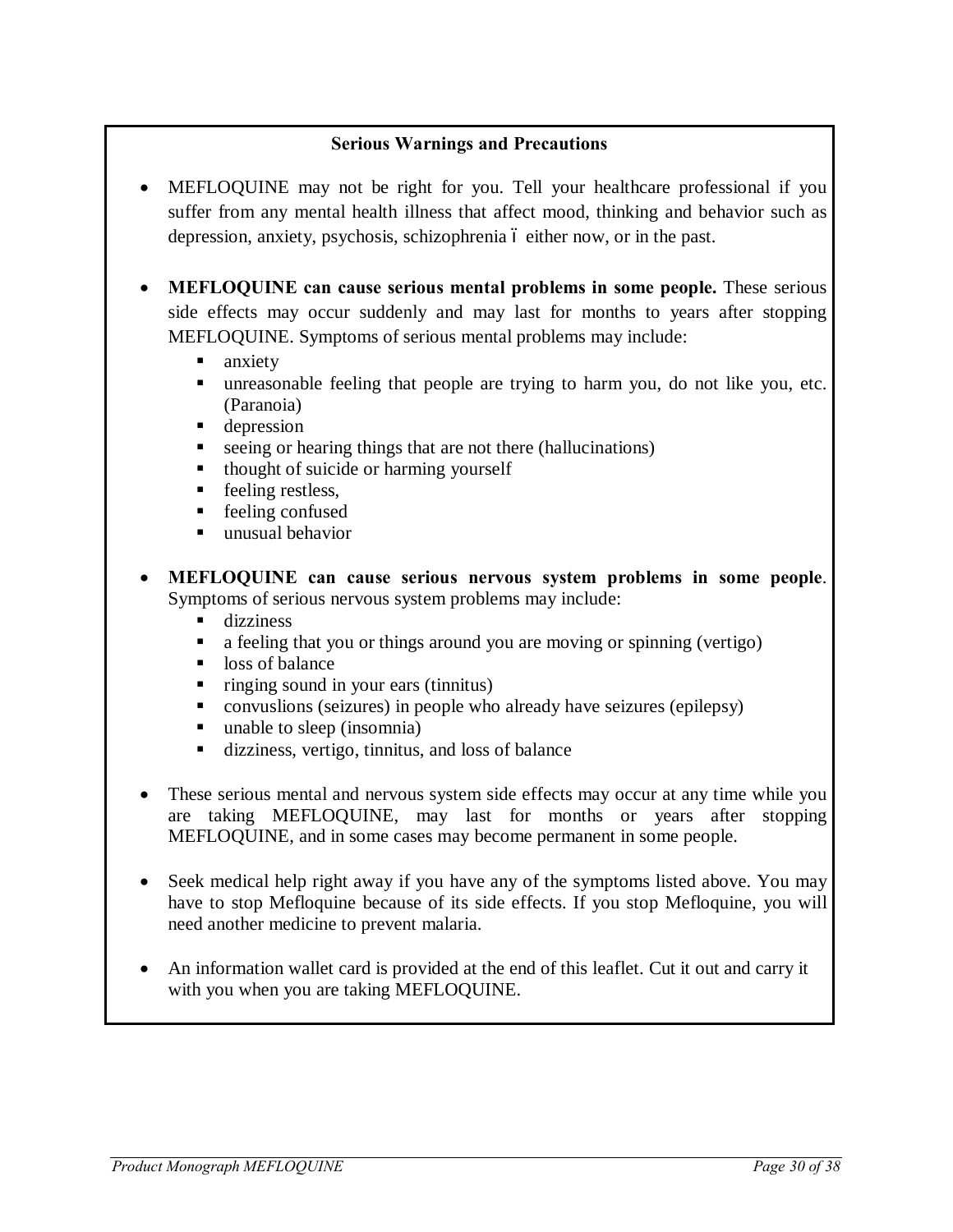### **What is MEFLOQUINE used for?**

MEFLOQUINE is a medicine used to treat and prevent Malaria. Malaria is a serious disease that is spread by mosquitoes in certain parts of the world.

#### **How does MEFLOQUINE work?**

MEFLOQUINE is a medicine that belongs to a class of drugs called antimalarials. It works by killing the small living things (parasites) that cause malaria.

#### **What are the ingredients in MEFLOQUINE?**

Medicinal ingredients:mefloquine hydrochloride Non-medicinal ingredients: microcrystalline cellulose, magnesium stearate, croscarmellose sodium and colloidal silicon dioxide

#### **MEFLOQUINE comes in the following dosage forms:**

MEFLOQUINE 250 mg: Each white, round, biconvex tablet, cross scored on one side, and plain on the other side, contains 250 mg mefloquine ( as mefloquine hydrochloride). Available in blister packs of 8 $\alpha$ .

#### **Do not use MEFLOQUINE if you have currently, or in the past, suffer from:**

- An allergy to MEFLOQUINE, similar medicines such as quinine or quinidine or any ingredients in MEFLOQUINE (see  $\delta$ What are the ingredients in MEFLOQUINE? $\delta$ ) section above).
- Any mental health illness that affects mood, thinking and behavior such as :
	- **depression**
	- **n** anxiety
	- $\blacksquare$  psychosis
	- ß schizophrenia
- Seizures (fits).

#### **To help avoid side effects and ensure proper use, talk to your healthcare professional before you take MEFLOQUINE. Talk about any health conditions or problems you may have, including if you:**

- Have currently, or in the past suffer from any mental health problems that affect mood, thinking and behavior such as :
	- **depression,**
	- $\blacksquare$  anxiety
	- $\blacksquare$  psychosis,
	- **Schizophrenia**

See the serious Warnings and Precautions box above.

- · Have heart disease, especially a rare heart problem that may cause irregular heartbeat, fainting, or sudden death (QT prolongation).
- Have liver problems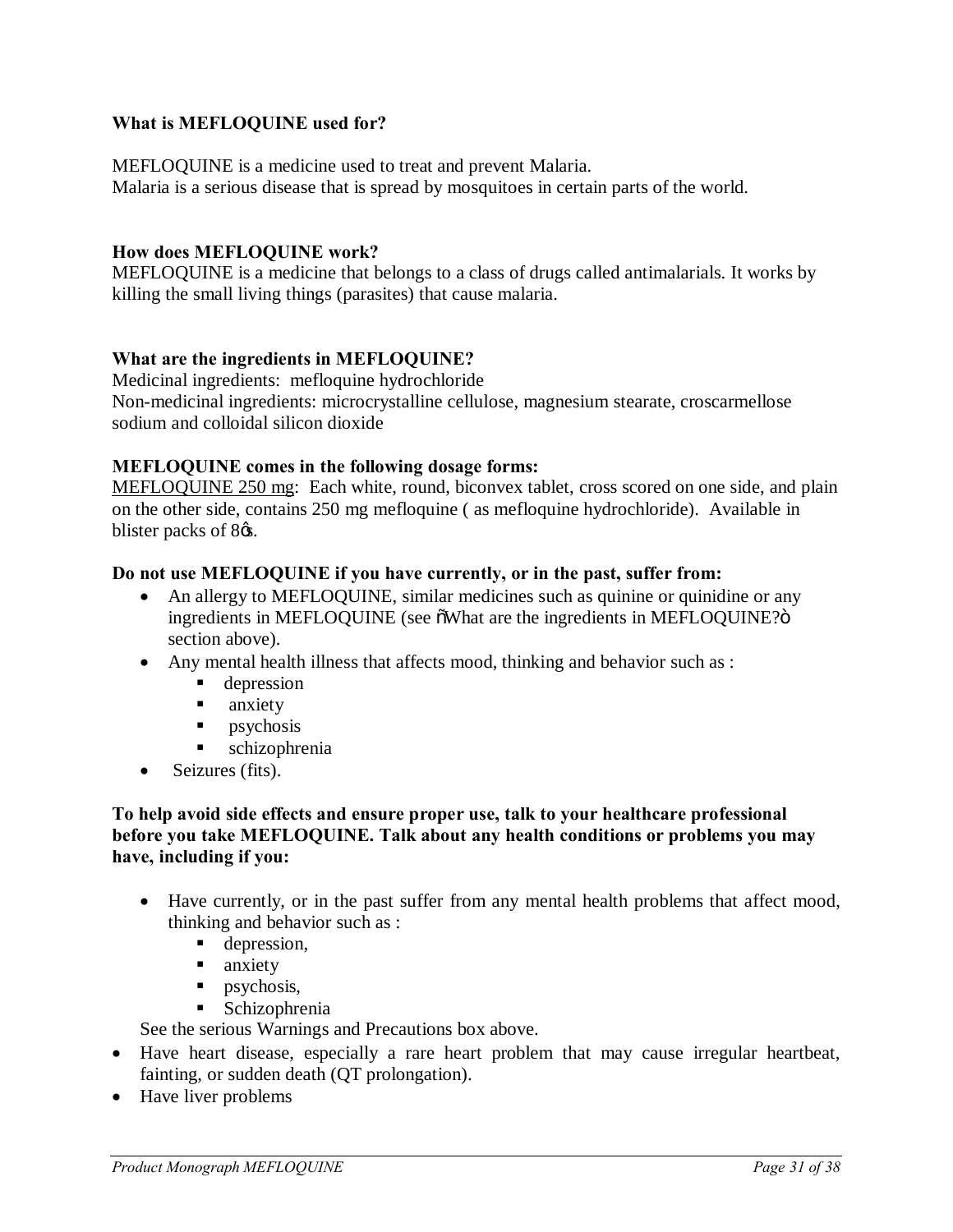- · Have seizures or epilepsy
- Have diabetes
- Have anemia (a lower than normal number of red bloods cells)
- Have eye problems
- · Have blood clotting problems or take blood thinner medicines (anticoagulants)
- · Are pregnant. Tell your healthcare professional if you are pregnant or plan to become pregnant. It is not known if MEFLOQUINE is safe in pregnancy. Use birth control while you are taking MEFLOQUINE and for 3 months after you stop MEFLOQUINE. Tell your healthcare professional right away; if you get pregnant while taking MEFLOQUINE.
- Are breast feeding or plan to breast feed. MEFLOQUINE can pass through your milk and may harm the baby. Therefore, ask a healthcare professional whether you will need to stop breast feeding or use another medicine.

#### **Other warnings you should know about:**

**Protect yourself against Mosquito bites**. MEFLOQUINE decreases your risk of getting malaria. However MEFLOQUINE does not guarantee that you will not become sick. There is a chance you could still get malaria during or after taking MEFLOQUINE. Take the following steps to avoid mosquito bites while in an area where malaria is common:

- Wear long sleeves and long pants
- $\blacksquare$  Use mosquito repellants
- Sleep in a room that is screened against mosquitoes or use a bed net

If you develop a fever or flu-like symptoms during your travels or within 2 to 3 months after you leave the malaria area, contact your healthcare professional right away.

If you cannot continue taking MEFLOQUINE due to side effects or for other reasons, contact a healthcare professional immediately.

If you take MEFLOQUINE for a year or longer, your healthcare professional should check:

- ß your eyes, especially if you have trouble seeing while you take MEFLOQUINE
- your liver function to see if there has been damage to your liver.

Do not drive or perform activities requiring alertness and careful movements (fine motor coordination) until you know how MEFLOQUINE affects you. You may feel dizzy or lose your balance. This could happen for months after you stop taking MEFLOQUINE.

**Tell your healthcare professional about all the medicines you take, including any drugs, vitamins, minerals, natural supplements or alternative medicines. The following may interact with MEFLOQUINE:**

- Medicines that may cause serious heart problems which can cause death
	- Halofantrine used to treat malaria (no longer available in Canada)
	- Ketoconazole used to treat fungal infections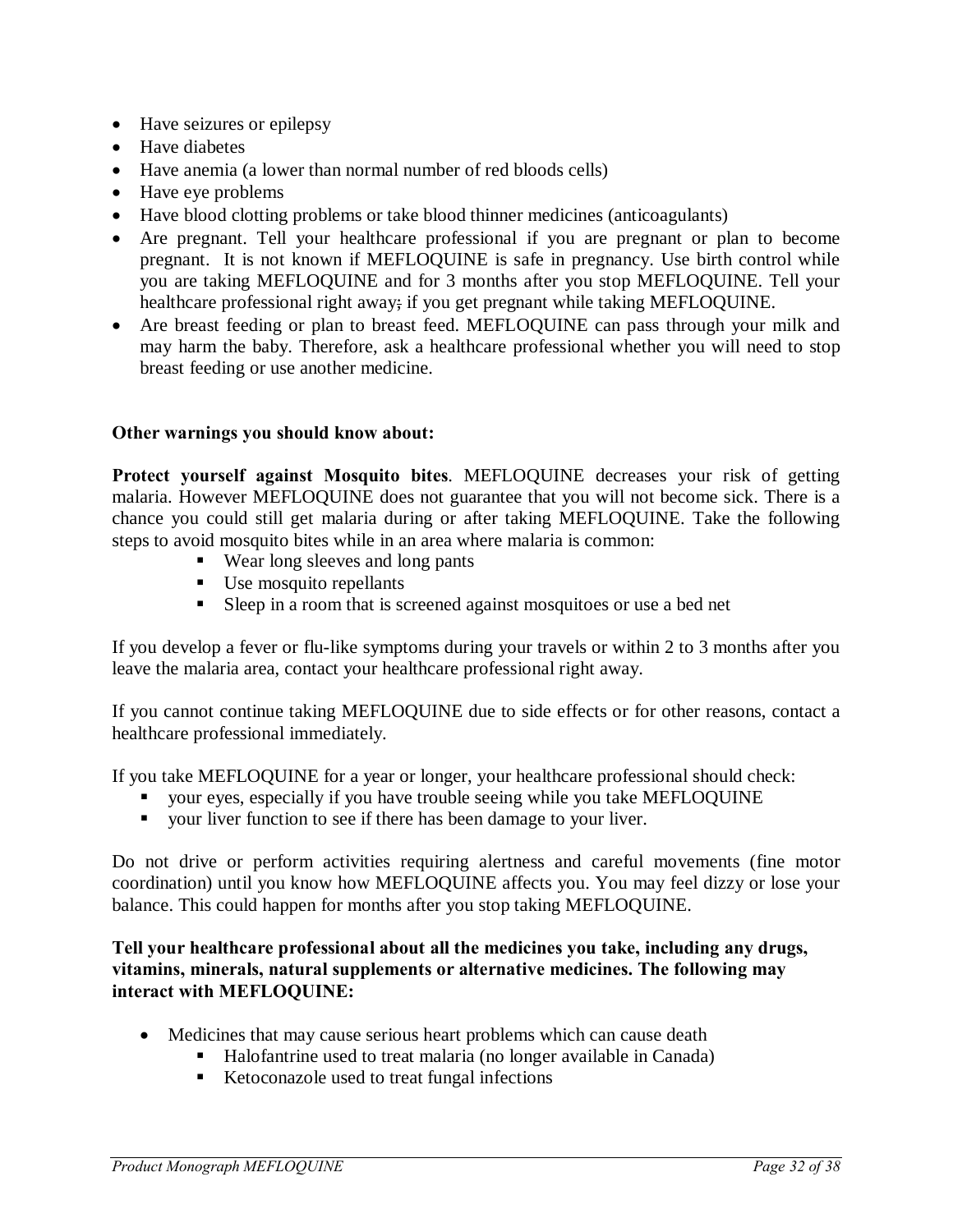**Do not** take halofantrine or ketoconazole if you are already taking, or have taken MEFLOQUINE within the last 15 weeks.

- · Other medicines to prevent or treat malaria such as quinine, quinidine or chloroquine. **Do not** take quinine or chloroquine with MEFLOQUINE. You may have a greater risk for seizures or serious heart problems.
- · Medicines to treat heart problems or high blood pressure:
	- ß anti-arrhythmic medicines,
	- **•** beta-adrenergic blocking medicines such as atenolol, metoprolol, propranolol
	- ß calcium channel blockers such as amlodipine, diltiazem, nifedipine,verapamil
- Medicines used to treat allergies (antihistamines or H1-blocking agents)
- · Medicines used to treat depression:
	- **Tricyclic anti-depressants such as amitriptyline, nortriptyline**
	- $\blacksquare$  selective serotonin reuptake inhibitors (SSRIs) such as citalopram, escitalopram
	- **u** bupropion
- · Medicines used to treat mental problems such as phenothiazines
- Tramadol (a pain killer)
- · Medicines used to treat seizures such as valproic acid, carbamazepine, phenobarbital, and phenytoin.
- · Medicines to treat infections such as rifampicin
- Medicines for diabetes
- Blood thinner medicines (anticoagulants)

Some of these drugs may increase your chance of having serious side effects. Your healthcare professional may need to change the dose of your medications or check you regularly for side effects.

### In addition:

**Be aware that certain vaccines may not work if given while you are taking MEFLOQUINE.** Your healthcare professional may want you to finish taking your vaccines at least 3 days before starting MEFLOQUINE.

### **MEFLOQUINE may interact with alcohol and increase your risk of experiencing mental**

**problems.** Limit alcohol intake while taking mefloquine and do not drink alcohol on the day you take your mefloquine tablet for malaria prevention.

# **How to take MEFLOQUINE:**

### **To Prevent Malaria**

- · **Adults and pediatric patients weighing over 45 kg**: Take 1 tablet of MEFLOQUINE **once a week,** on the same day each week.
- · **Adult or pediatric patient weighing 45 kg (99 pounds) or less:** Your doctor will decide the right dose for you.
- MEFLOQUINE is not recommended in children less than 3 months old or weighing less than 5 kg.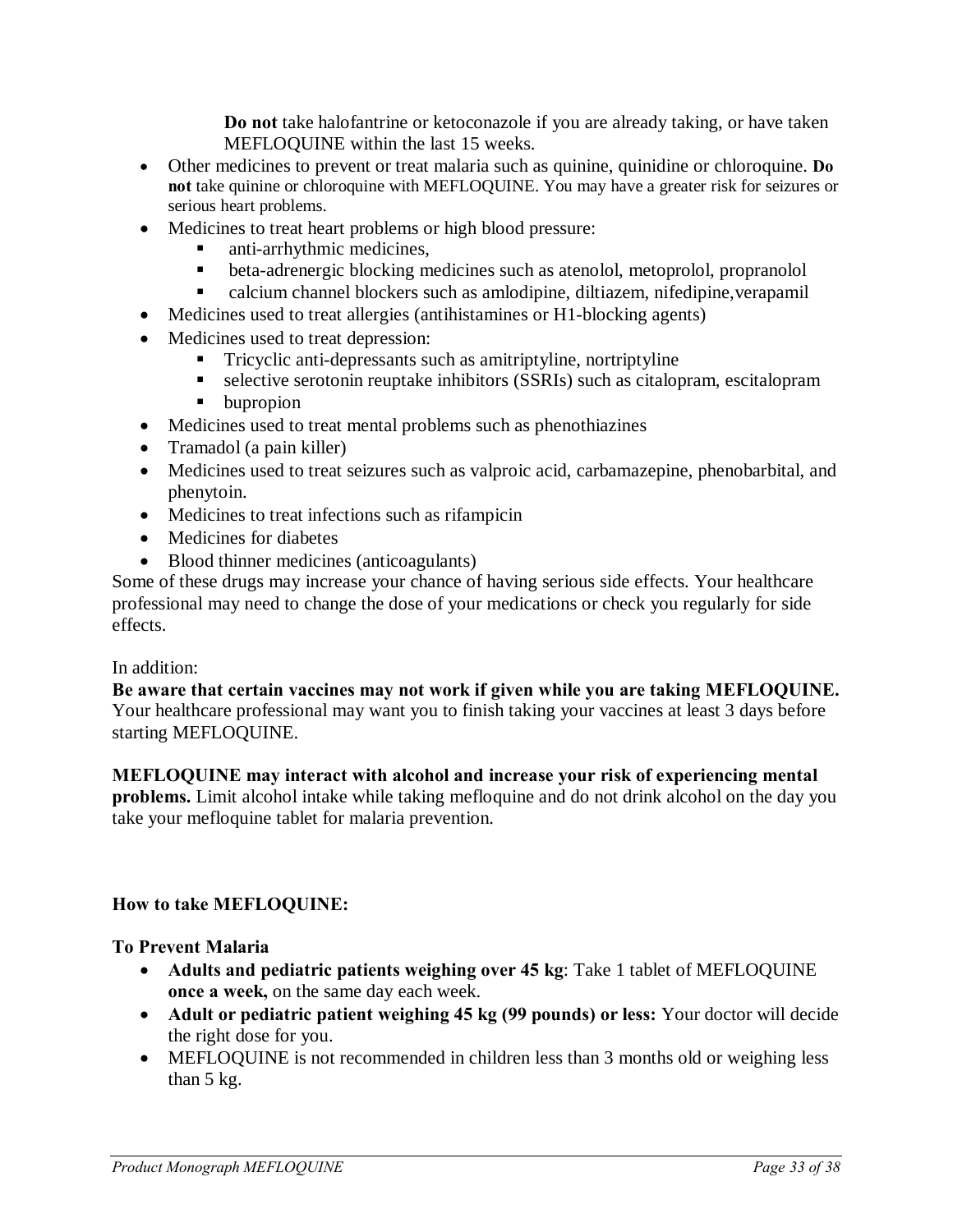### **Important**:

- Take the tablet once a week (on the same day each week).
- Take the first dose of MEFLOQUINE at least 2 weeks before you travel to a malaria area. This is to help you see how MEFLOQUINE affects you and the other medicines you take.
- Continue to take MEFLOQUINE on the same day of the week throughout your stay and for **4 weeks after you return.**
- · Take MEFLOQUINE just after a meal and with at least 1 cup (8 ounces) of water; **do not** take MEFLOQUINE on an empty stomach.
- If you vomit after taking MEFLOQUINE, contact your doctor to see if you should take another dose.
- · For children or people who cannot swallow MEFLOQUINE Tablets whole: the tablets may be crushed and mixed with small amount of water, milk or other beverage.
- · Your healthcare professional will tell you the correct dose for your child based on his weight.
- Take MEFLOQUINE exactly as your healthcare professional tells you to take it.

### **To Treat Malaria:**

Your healthcare professional will tell you how much medicine you need to take.

### **Overdose:**

.

If you think you have taken too much **MEFLOQUINE**, contact your healthcare professional, hospital emergency department or regional Poison Control Centre immediately, even if there are no symptoms.

### **Missed Dose:**

If you forget a dose of MEFLOQUINE, take it as soon as you remember. However, if it is nearly time for the next dose, skip the missed dose and follow your usual schedule. **Do not** take a double dose (two doses on the same day) to make up for a forgotten dose.

### **What are possible side effects from using MEFLOQUINE?**

These are not all the possible side effects you may feel when taking MEFLOQUINE. If you experience any side effects not listed here, contact your healthcare professional. Please also see the SERIOUS **WARNINGS AND PRECAUTIONS BOX** at the beginning of the leaflet.

MEFLOQUINE, like all medicines, may cause side effects in some patients. The most frequently reported side effects with MEFLOQUINE when used for prevention of malaria include:

- · nausea
- vomiting
- · diarrhea
- abdominal pain
- · dizziness or loss of balance (vertigo), which in some people may continue for months after stopping MEFLOQUINE
- headache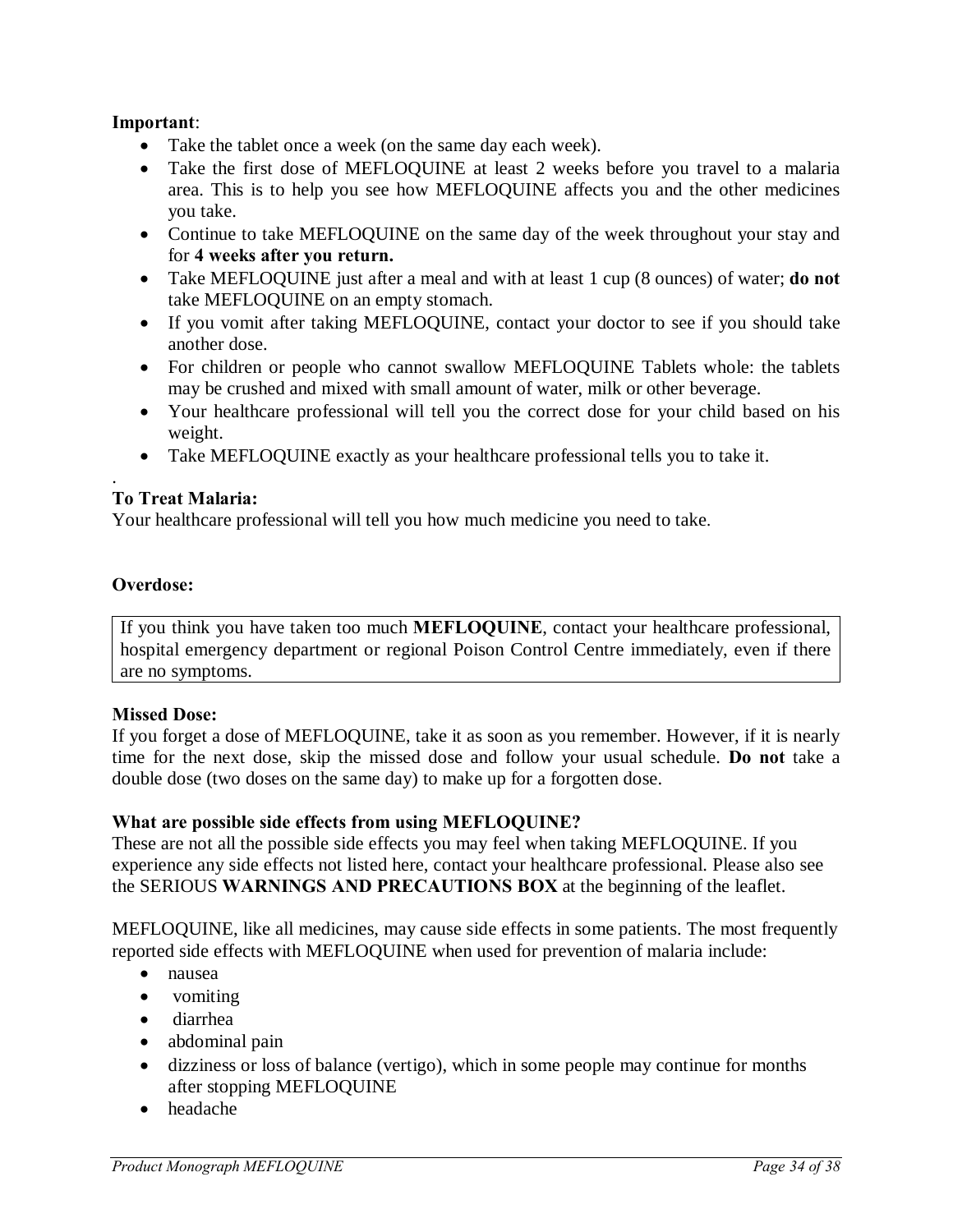• sleep problems (difficulty sleeping, bad dreams)

Tell your doctor if any of the side effects listed above bother you or do not go away.

The most common side effects in people who take Mefloquine for treatment include:

- dizziness
- muscle pain
- · nausea
- fever
- · headache
- vomiting
- chills
- · diarrhea,
- skin rash
- · abdominal pain
- fatigue
- loss of appetite
- ringing in the ears

MEFLOQUINE may cause serious mental and serious nervous system problems in some patients (see the **Serious Warnings and Precautions box at the beginning of this leaflet and the serious side effects table below**).

| Serious side effects and what to do about them                                                                                                                                                                                                                                                                                                                                                                                                                                                                                     |                                                                        |  |                                                    |  |
|------------------------------------------------------------------------------------------------------------------------------------------------------------------------------------------------------------------------------------------------------------------------------------------------------------------------------------------------------------------------------------------------------------------------------------------------------------------------------------------------------------------------------------|------------------------------------------------------------------------|--|----------------------------------------------------|--|
| Symptom / effect                                                                                                                                                                                                                                                                                                                                                                                                                                                                                                                   | Talk to your healthcare professional<br>Only if severe<br>In all cases |  | Stop taking drug and get<br>immediate medical help |  |
| <b>Frequency: Not known</b> (cannot be estimated<br>from the available data):<br><b>Effect: Serious Mental Problems:</b><br><b>Symptoms:</b><br>severe anxiety<br>depression<br>unreasonable feeling that people are trying<br>to harm you, do not like you, etc.<br>(Paranoia)<br>seeing or hearing things that are not there<br>(hallucinations)<br>thoughts of suicide or harming yourself<br>feeling restless,<br>feeling confused<br>feeling disoriented<br>unusual behavior<br>unusual changes in your mood<br>panic attacks |                                                                        |  | ç                                                  |  |
| <b>Frequency: Not known</b>                                                                                                                                                                                                                                                                                                                                                                                                                                                                                                        |                                                                        |  | ç                                                  |  |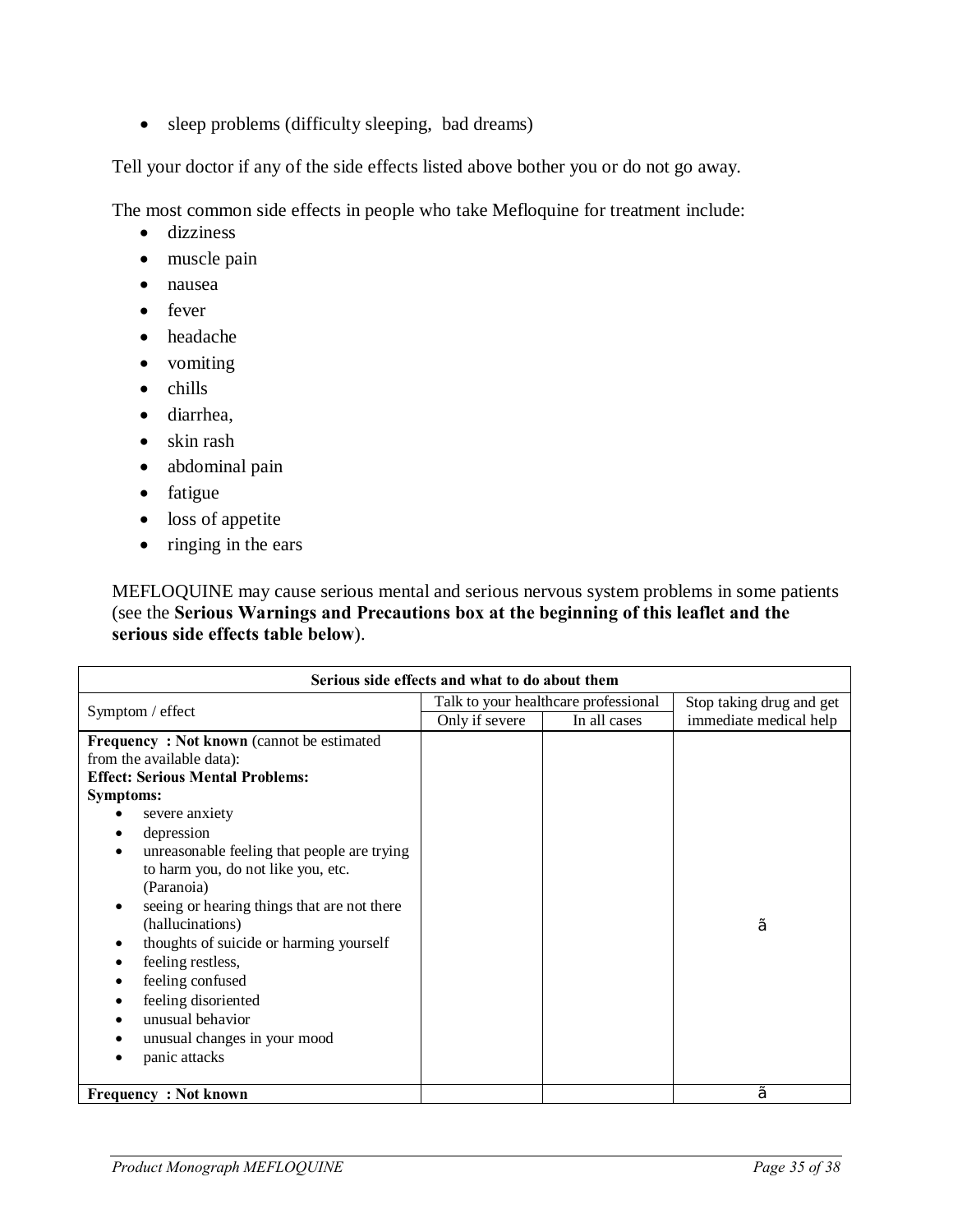| <b>Effect: Nervous system changes</b>                        |  |   |
|--------------------------------------------------------------|--|---|
| <b>Symptoms</b>                                              |  |   |
| dizziness, a feeling that you or things                      |  |   |
| around you are moving                                        |  |   |
| spinning,                                                    |  |   |
| ringing in the ears                                          |  |   |
| loss of balance                                              |  |   |
| fits (seizures or convulsions)                               |  |   |
| <b>Frequency: Not known</b><br><b>Effect: Heart Problems</b> |  |   |
| <b>Symptoms:</b>                                             |  |   |
| abnormal heart beat or pounding, racing or                   |  | ç |
| skipped beats (palpitations)                                 |  |   |
| <b>Frequency: Not known</b>                                  |  |   |
| Effect: inflammation of the lungs (pneumonitis)              |  |   |
| <b>Symptoms:</b>                                             |  |   |
| fever<br>$\bullet$                                           |  |   |
| chills                                                       |  | ç |
| cough                                                        |  |   |
| shortness of breath                                          |  |   |
| chest pain<br>$\bullet$                                      |  |   |
| <b>Frequency: Not known</b>                                  |  |   |
| <b>Effect: serious liver problems:</b>                       |  |   |
| Symptoms: jaundice                                           |  |   |
| yellowing of skin or the white of your eyes                  |  | ç |
| dark colored urine                                           |  |   |
| light coloured stools                                        |  |   |
| generalized itchiness                                        |  |   |
| <b>Frequency: Not known</b>                                  |  |   |
| Problem with the nerves (neuropaty)                          |  |   |
| <b>Symptoms:</b>                                             |  |   |
| prickling or tingling sensation in the                       |  |   |
| affected body part                                           |  |   |
| numbness and loss of an ability to feel                      |  |   |
| pain or changes in temperature,                              |  | ç |
| particularly in your feet                                    |  |   |
| a burning or sharp pain, usually in the feet                 |  |   |
| loss of balance or co-ordination                             |  |   |
| feeling pain from a very light touch                         |  |   |
| Muscle weakness or paralysis                                 |  |   |
| <b>Frequency: Not known</b>                                  |  |   |
| Effect: serious disorder of the skin (Stevens                |  |   |
| Johnson syndrome)                                            |  |   |
| <b>Symptoms:</b>                                             |  |   |
| skin pain                                                    |  |   |
| red or purple skin rash                                      |  | ç |
| blisters on your skin and the mucous<br>٠                    |  |   |
| membranes of your mouth, nose, eyes and                      |  |   |
| genitals                                                     |  |   |
| shedding of your skin                                        |  |   |
| <b>Frequency: Not known</b>                                  |  | Ç |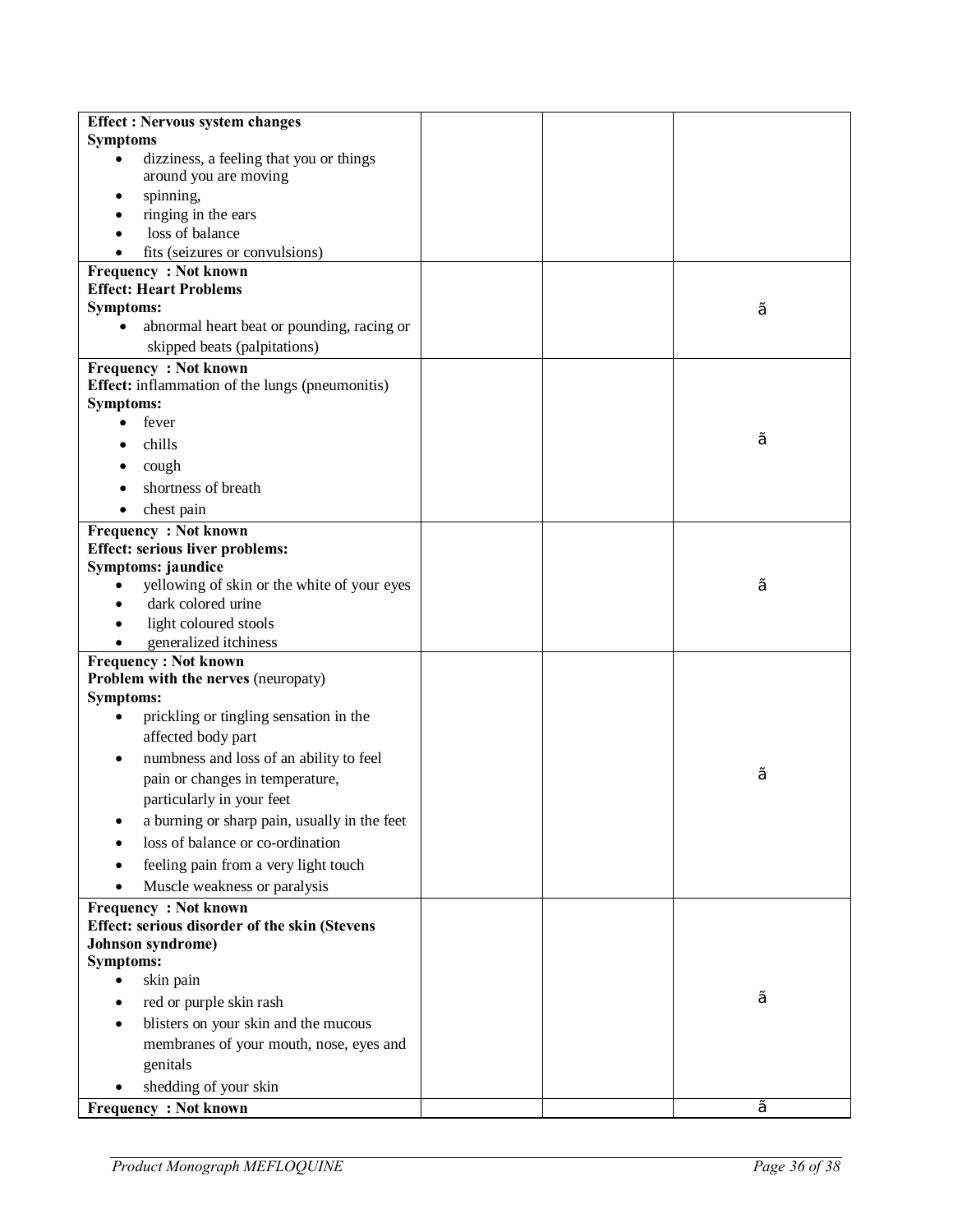| <b>Effect: Allergic reactions:</b> |                                          |  |  |
|------------------------------------|------------------------------------------|--|--|
| <b>Symptoms:</b>                   |                                          |  |  |
|                                    | • difficulty breathing                   |  |  |
|                                    | • swelling of the face, tongue or throat |  |  |
|                                    | itching and severe skin rash             |  |  |

If you have a troublesome symptom or side effect that is not listed here or becomes bad enough to interfere with your daily activities, talk to your healthcare professional right away.

#### **Reporting Side Effects**

You can help improve the safe use of health products for Canadians by reporting serious and unexpected side effects to Health Canada. Your report may help to identify new side effects and change the product safety information.

### **3 ways to report**:

- Online at [MedEffect;](http://hc-sc.gc.ca/dhp-mps/medeff/index-eng.php)
- By calling 1-866-234-2345 (toll-free);
- · By completing a Consumer Side Effect Reporting Form and sending it by:
	- Fax to 1-866-678-6789 (toll-free), or
		- Mail to: Canada Vigilance Program Health Canada, Postal Locator 0701E Ottawa, ON K1A 0K9

Postage paid labels and the Consumer Side Effect Reporting Form are available at [MedEffect.](http://hc-sc.gc.ca/dhp-mps/medeff/index-eng.php)

*NOTE: Contact your health professional if you need information about how to manage your side effects. The Canada Vigilance Program does not provide medical advice.*

#### **Storage:**

Store  $15{\text -}30^{\circ}$ C. Sensitive to moisture. Keep in the blister until consumed.

#### **If you want more information about MEFLOQUINE:**

- Talk to your healthcare professional
- Find the full product monograph that is prepared for healthcare professionals and includes this Patient Medication Information by visiting the [Health Canada website;](http://hc-sc.gc.ca/index-eng.php) or by contacting the sponsor, AA Pharma Inc. at 1-877-998-9097.

This leaflet was prepared by AA Pharma Inc.

Last Revised: August 04, 2016

Information Wallet Card to carry when you are taking MEFLOQUINE. Please read the Patient Medication Information for additional information on MEFLOQUINE